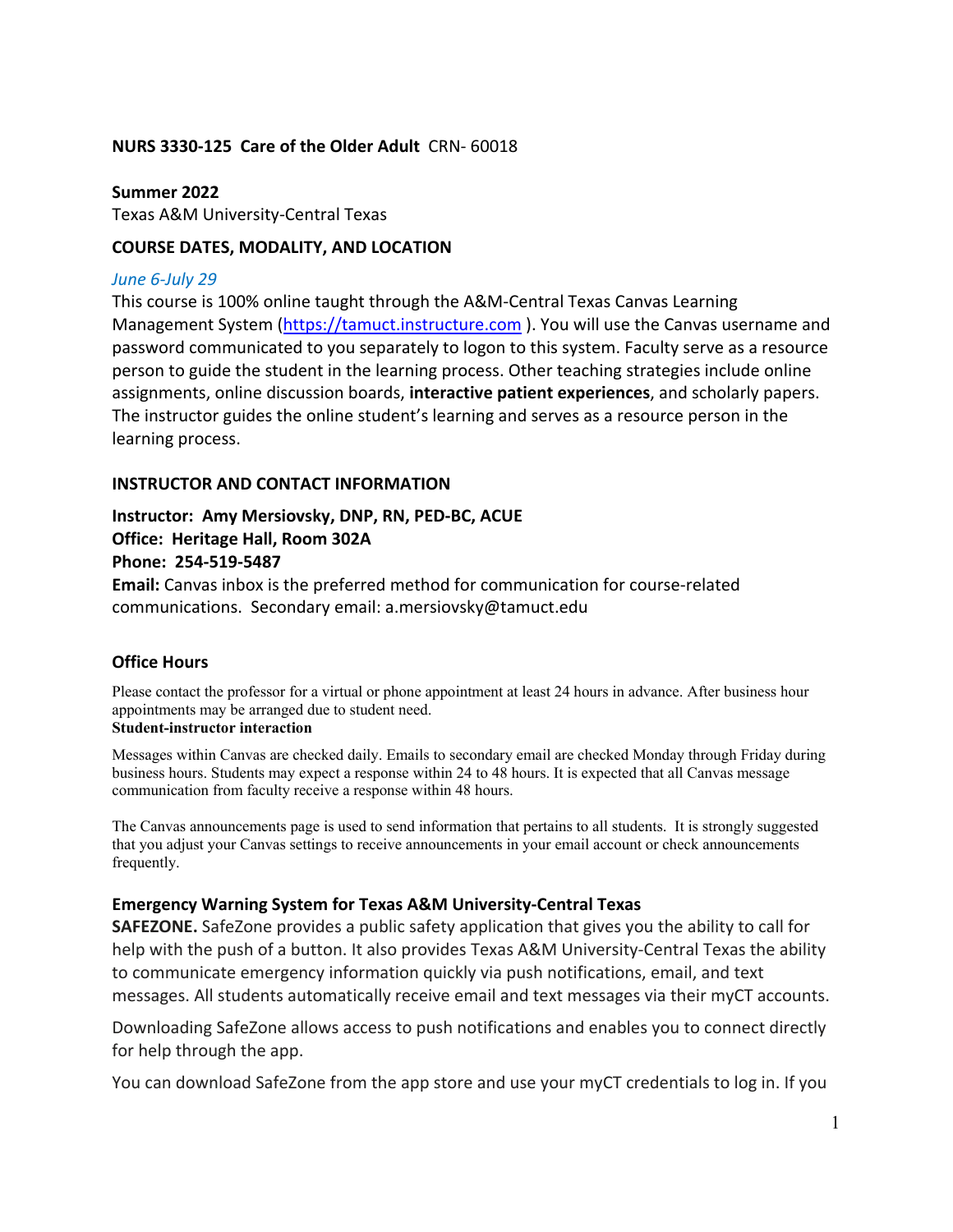would like more information, you can visit the [SafeZone](http://www.safezoneapp.com/) website [www.safezoneapp.com].

To register SafeZone on your phone, please follow these 3 easy steps*:*

- 1. Download the SafeZone App from your phone store using the link below:
	- o [iPhone/iPad:](https://apps.apple.com/app/safezone/id533054756) [https://apps.apple.com/app/safezone/id533054756]
	- o [Android Phone / Tablet](https://play.google.com/store/apps/details?id=com.criticalarc.safezoneapp)

[https://play.google.com/store/apps/details?id=com.criticalarc.safezoneapp]

- 2. Launch the app and enter your myCT email address (e.g.  ${name}$ ) $@t$ amuct.edu)
- 3. Complete your profile and accept the terms of service

# **COURSE INFORMATION**

In this course, the aging process is examined with a focus on risk reduction, chronic disease management and disease prevention in the older adult. The concept of healthy aging will be explored. The course includes strategies for health promotion, health restoration, health maintenance and life transitions of the older adult. Expected professional nurse competencies in providing and directing culturally sensitive care of the older adult and their families across the wellness/illness continuum will be emphasized.

# **Course Objectives**:

By the end of this course the student will be able to assess health and wellness needs of the older population and analyze available resources for the elderly and their caregivers.

- 1. Explore the major psychological and sociological theories of aging.
- 2. Identify risk factors associated with aging that impact health and nursing care.
- 3. Apply evidence-based findings to the nursing process with older adults
- 4. Analyze the potential impact of health care finance structure on care of the older adult
- 5. Analyze strategies used in the health promotion, restoration, and maintenance of the older adult.
- 6. Comprehend the expected competencies of the professional nurse in providing care to the older adult across the wellness/illness continuum.
- 7. Examine the underlying causes of physical changes associated with the aging process

# **Nursing Program Student Learning Outcomes:**

- 1. Integrate knowledge and skills in the provision of patient-centered care from liberal education base.
- 2. Synthesize skills and knowledge necessary for leadership, quality improvement and patient safety.
- 3. Integrate best practices in scholarship for translating evidence into practice.
- 4. Evaluate the use of nursing informatics from multiple perspectives within nursing practice.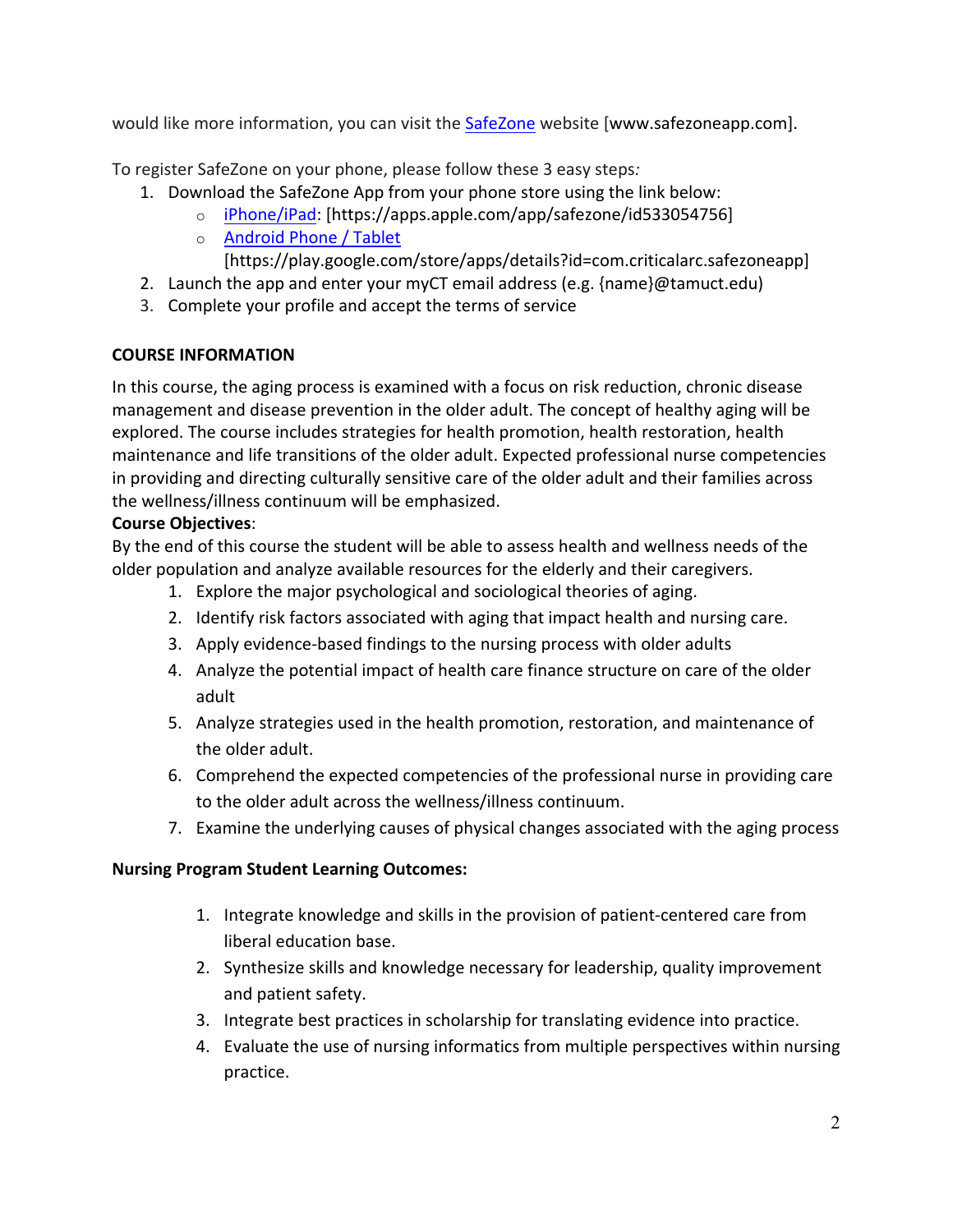- 5. Identify means by which professional nurses affect quality of health care delivery based on political, legal, ethical, and policy issues.
- 6. Analyze the role of the nurse in interprofessional communication and collaboration to improve patient outcomes.
- 7. Utilize models and theories of clinical prevention and population health to create action which optimize heath of a target population.
- 8. Examine professional nursing from historical and contemporary perspectives, including the philosophy and theoretical foundations that define professional nursing practice.
- 9. Demonstrate reasoning at the level of a baccalaureate prepared nurse pertaining to membership in the profession, provision of patient care and advocacy.

# **Professional Standards and Guidelines:**

The curriculum is guided by: American Association of Colleges of Nursing, (2021). [The](https://www.aacnnursing.org/Portals/42/AcademicNursing/pdf/Essentials-2021.pdf)  [Essentials: Core Competencies for Professional Education.](https://www.aacnnursing.org/Portals/42/AcademicNursing/pdf/Essentials-2021.pdf) Washington, DC. [https://www.aacnnursing.org/Portals/42/AcademicNursing/pdf/Essentials-2021.pdf]

- 1. Domain 1- Knowledge for Nursing Practice.
- 2. Domain II- Person-Centered Care
- 3. Domain VII- Systems-Based Practice
- 4. Domain IV-Scholarship for Nursing Practice
- 5. Domain VIII-Information and Healthcare Technologies
- 6. Domain V-Quality and Safety
- 7. Domain VI-Interprofessional Partnerships
- 8. Domain III- Population Health
- 9. Domain X-Personal, Professional, and Leadership Development

The curriculum is also guided by: The Texas Board of Nursing, (2021). [Differentiated](https://www.bon.texas.gov/pdfs/publication_pdfs/Differentiated%20Essential%20Competencies%202021.pdf) Essential [Competencies of Graduates of Texas Nursing Programs.](https://www.bon.texas.gov/pdfs/publication_pdfs/Differentiated%20Essential%20Competencies%202021.pdf)

[https://www.bon.texas.gov/pdfs/publication\_pdfs/Differentiated%20Essential%20Competenci es%202021.pdf]

- Member of the Profession
- Provider of Patient-Centered Care
- Patient Safety Advocate
- Member of the Health Care Team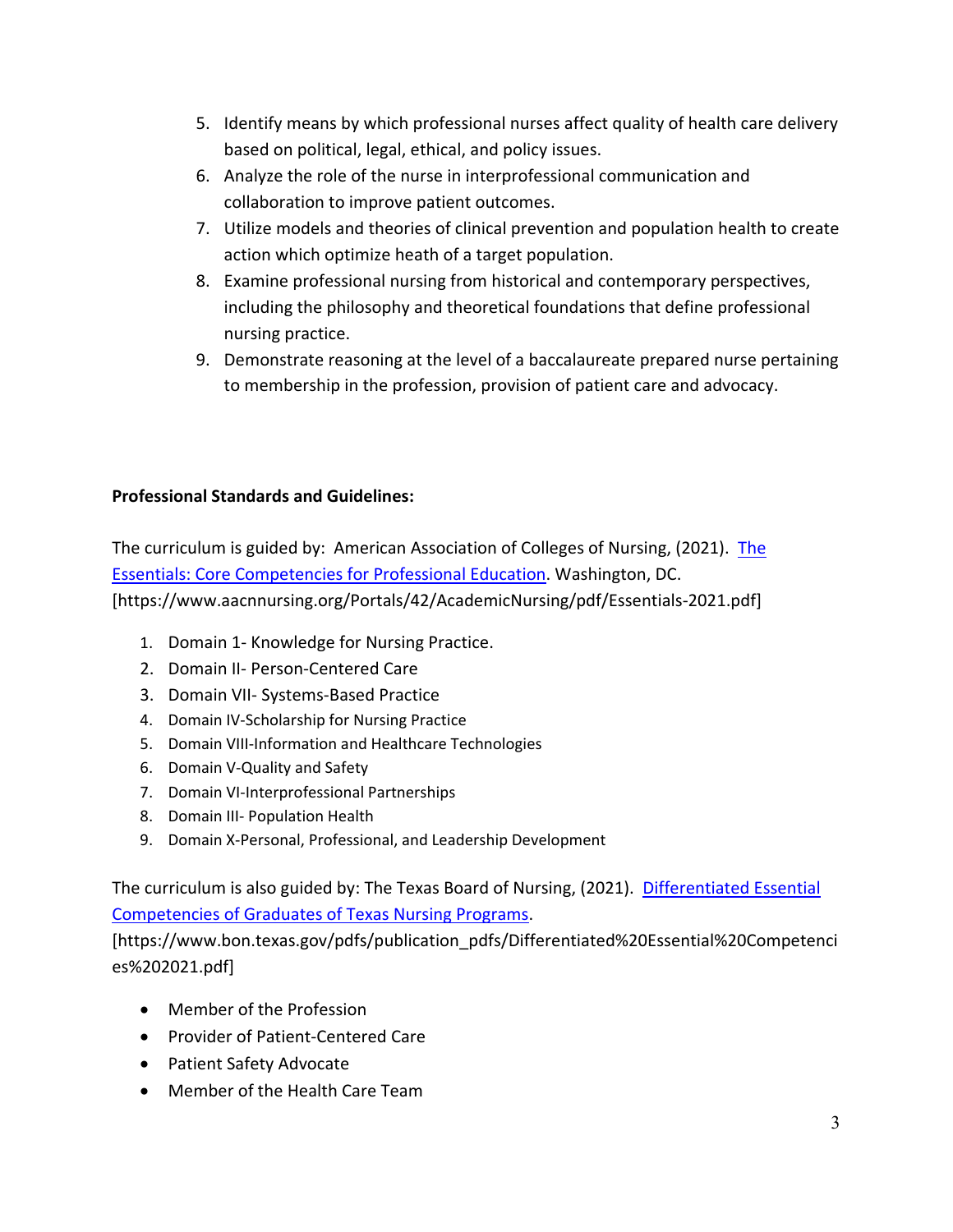## **Required Reading and Textbooks:**

American Psychological Association. (2020). *Publication manual of the American Psychological Association (7*th ed*.).* ISBN – 978-1-4338-3216-1

Touhy, T. A., & Jett, K. F. (2022). *Ebersole and Hess' gerontological nursing & healthy aging* (6th ed.). Elsevier. ISBN – 978-0-323-69803-0.

## **COURSE REQUIREMENTS**

**Grading Criteria Rubric and Conversion** 

## *.* **COURSE REQUIREMENTS**

## **Online Discussion - Meet and Greet (50 pts)**

Introduce yourself to your peers. Share as much (or as little) as you want to. Consider including your name, place of work, nursing specialty, where/when you obtained your ADN, and how many courses you have taken at TAMUCT. You may also include personal details such as spouse, children, pets, hobbies, etc. Please consider uploading a picture of yourself/family. Respond to at least 2 peers. (This is will be graded as complete/incomplete)

## **Quiz: Faith and Community Orientation (50pts)**

You will be contacting a patient in the community through Baylor, Scott and White's Faith and Community. You are required to have 15 hours of practicum time with a client. You will be given a client's information you will contact at least weekly throughout this 8-week course. You need to orientate to the program. The video orientation is REQUIRED and you will need to attest to listening to the video. You need the information to be successful in the course.

# *Module 1: Healthy Aging, History, Culture, Nursing Theories.*

## **Online Discussion 1 – Cross-Cultural Care and Aging (50 points)**

Utilizing the information from chapter 2 of the textbook, discuss your personal beliefs regarding health and illness. Explain how your beliefs fit into the three major classifications of health belief models. Propose 4 strategies that would be helpful in planning care for elders from different cultural/ethnic backgrounds. Respond to your peers. Note the different due dates for the initial post, your responses to peers, and your answer to peer question. Follow the rubric.

#### **Online Discussion Rubric - Cross-Cultural Caring and Aging**

| <b>Criteria for Evaluation</b> | 20 points | 15 points | 0 points |
|--------------------------------|-----------|-----------|----------|
|--------------------------------|-----------|-----------|----------|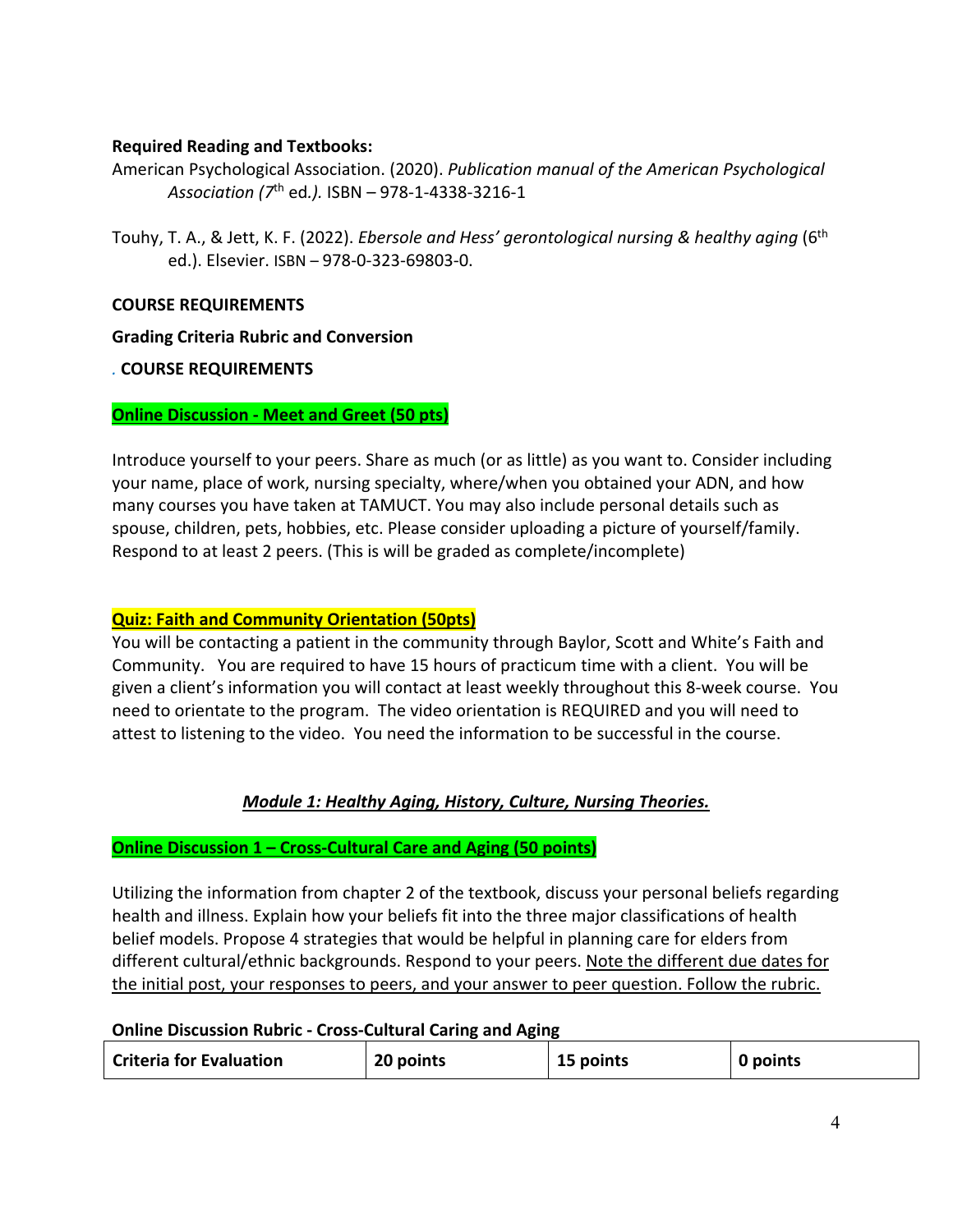| <b>Initial Post - Discuss your</b><br>personal beliefs regarding<br>health and illness<br><b>AND</b><br>Explain how your beliefs fit into<br>the three major classifications<br>of the health belief models.<br><b>AND</b><br>Propose 4 strategies that would<br>help in planning care for elders<br>from different ethnic<br>backgrounds.<br><b>AND</b><br>The initial post must contain<br>350 words or more (excluding<br>references). References must<br>include the textbook, scholarly<br>articles, and/or reliable web<br>sources. | The initial post<br>discussed personal<br>beliefs and explains<br>how personal beliefs<br>fit into the three<br>major classifications.<br>The initial post<br>proposes 4 strategies<br>that would benefit<br>elders from different<br>ethnic backgrounds.<br>The initial post<br>contains more than<br>350 words and<br>references include<br>the textbook,<br>scholarly articles,<br>and/or reliable web<br>sources. | The initial post does<br>not fully discuss<br>personal beliefs,<br>and/or it does not<br>fully discuss how<br>personal beliefs fit<br>into the three major<br>classifications.<br>The initial post is<br>superficial and does<br>not fully discuss 4<br>strategies.<br>The initial post<br>contains less than<br>350 words and/or<br>references do not<br>include the textbook,<br>scholarly articles,<br>and/or reliable web<br>sources. | Personal beliefs and<br>how they fit into the<br>three major<br>classifications are not<br>addressed, or<br>4 strategies were not<br>addressed.<br>No references, or the<br>initial post was 48<br>hours late. |
|-------------------------------------------------------------------------------------------------------------------------------------------------------------------------------------------------------------------------------------------------------------------------------------------------------------------------------------------------------------------------------------------------------------------------------------------------------------------------------------------------------------------------------------------|-----------------------------------------------------------------------------------------------------------------------------------------------------------------------------------------------------------------------------------------------------------------------------------------------------------------------------------------------------------------------------------------------------------------------|-------------------------------------------------------------------------------------------------------------------------------------------------------------------------------------------------------------------------------------------------------------------------------------------------------------------------------------------------------------------------------------------------------------------------------------------|----------------------------------------------------------------------------------------------------------------------------------------------------------------------------------------------------------------|
|                                                                                                                                                                                                                                                                                                                                                                                                                                                                                                                                           |                                                                                                                                                                                                                                                                                                                                                                                                                       | The initial post was<br>24 hours late.                                                                                                                                                                                                                                                                                                                                                                                                    |                                                                                                                                                                                                                |
| <b>Criteria for Evaluation</b>                                                                                                                                                                                                                                                                                                                                                                                                                                                                                                            | 20 points                                                                                                                                                                                                                                                                                                                                                                                                             | 10 points<br>Responses do not                                                                                                                                                                                                                                                                                                                                                                                                             | 0 points                                                                                                                                                                                                       |
| <b>Responses -</b><br>Comment on the initial post of<br>2 other students.<br><b>AND</b><br>Your comments should include<br>supporting rationales and/or<br>constructive suggestions and<br>ideas.<br><b>AND</b><br>Each of the 2 responses must<br>contain 100 words or more.<br>References must include the<br>textbook, scholarly articles,<br>and/or reliable web sources.                                                                                                                                                             | Both responses<br>include supporting<br>rationales and/or<br>constructive<br>suggestions and<br>ideas.<br>Both response posts<br>contain at least 100<br>words and are made<br>by the due date.<br>References include<br>the textbook,<br>scholarly articles,<br>and/or reliable web<br>sources                                                                                                                       | include supporting<br>rationales and/or<br>constructive<br>suggestions/ideas.<br>Less than 2<br>responses<br>and/or<br>Responses were 24<br>hours late.<br>and/or<br>Responses contain<br>less than 100 words<br>each.<br>References do not<br>include the textbook,                                                                                                                                                                      | No responses<br>recorded.<br>Responses to peers<br>were more than 48<br>hours late.                                                                                                                            |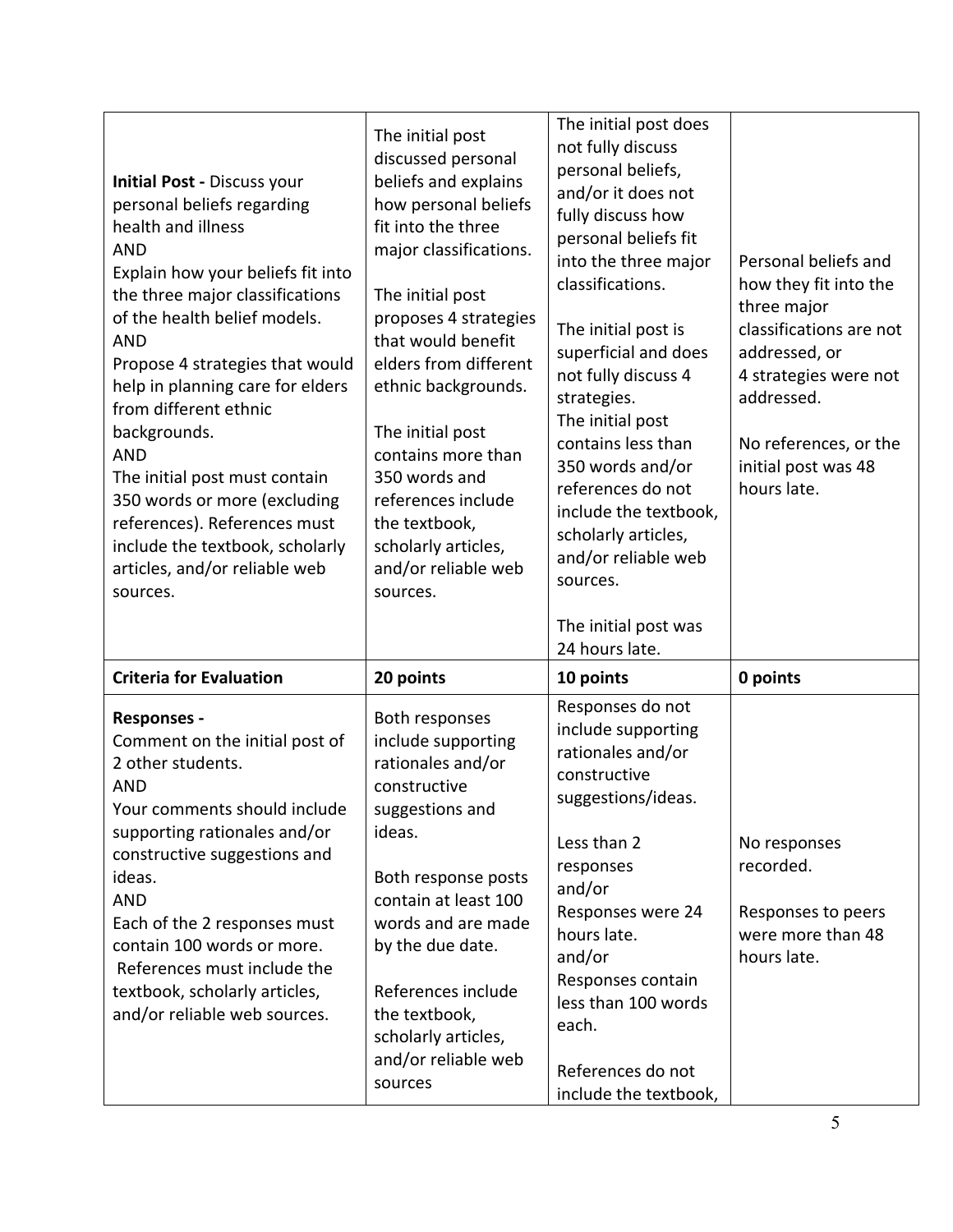|                                                                                                                                                               |                                                                                                                        | scholarly articles,<br>and/or reliable web<br>sources.                                                               |                                                                                                                                           |
|---------------------------------------------------------------------------------------------------------------------------------------------------------------|------------------------------------------------------------------------------------------------------------------------|----------------------------------------------------------------------------------------------------------------------|-------------------------------------------------------------------------------------------------------------------------------------------|
| <b>Criteria for Evaluation</b>                                                                                                                                | 10 points                                                                                                              | 5 points                                                                                                             | 0 points                                                                                                                                  |
| Grammar/Spelling/APA: No<br>grammatical and/or spelling<br>errors in all posts.<br>In-text citations and references<br>are consistent with APA<br>guidelines. | No grammatical or<br>spelling errors.<br>In-text citations and<br>references are<br>consistent with APA<br>guidelines. | 1-4 grammatical or<br>spelling errors<br>and/or<br>1-4 APA errors in the<br>in-text citations and<br>/or references. | More than 4<br>grammatical or<br>spelling errors<br>and/or<br>more than 4 APA<br>errors in the in-text<br>citations and/or<br>references. |
| Total                                                                                                                                                         | 50                                                                                                                     | 30                                                                                                                   | 0                                                                                                                                         |

Associated student learning outcomes: Explore the major psychological and sociological theories of aging. Comprehend the expected competencies of the professional nurse in providing care to the older adult across the wellness/illness continuum. Analyze strategies used in the health assessment, promotion, restoration, and maintenance of the older adult.

# **Assignment 1– Faith and Community Practicum Experience (100 points)**

Utilize what you learned in discussion 1 to perform an assessment of health beliefs and needs with your assigned client. Also include social/cultural/spiritual needs including food, transportation, and social interaction.

| Criteria For            | 10 points           | 5 points              | 0 points              |
|-------------------------|---------------------|-----------------------|-----------------------|
| Evaluation              |                     |                       |                       |
| <b>Assessment Tool-</b> | Identify the        | Assessment tool or    | No tool or scores     |
| identify the            | assessment tool or  | tools not identified. | included.             |
| assessment tool or      | tools utilized to   | OR.                   |                       |
| tools utilized to       | perform the         | Scores not included.  |                       |
| perform the             | assessment. Give    |                       |                       |
| assessment. Give        | scoring description |                       |                       |
| scoring description     | for your patient on |                       |                       |
| for your patient on     | each tool.          |                       |                       |
| each tool.              |                     |                       |                       |
| Criteria for            | 10 points           | 5 points              | 0 points              |
| Evaluation              |                     |                       |                       |
| Problems Identified-    | List and            | Listed problems but   | No problems,          |
| list and                | describe/explain    | no description or     | description/explanati |
| describe/explain        | patient problems    | explanation given.    | on identified         |

## **Practicum Assignment Rubric**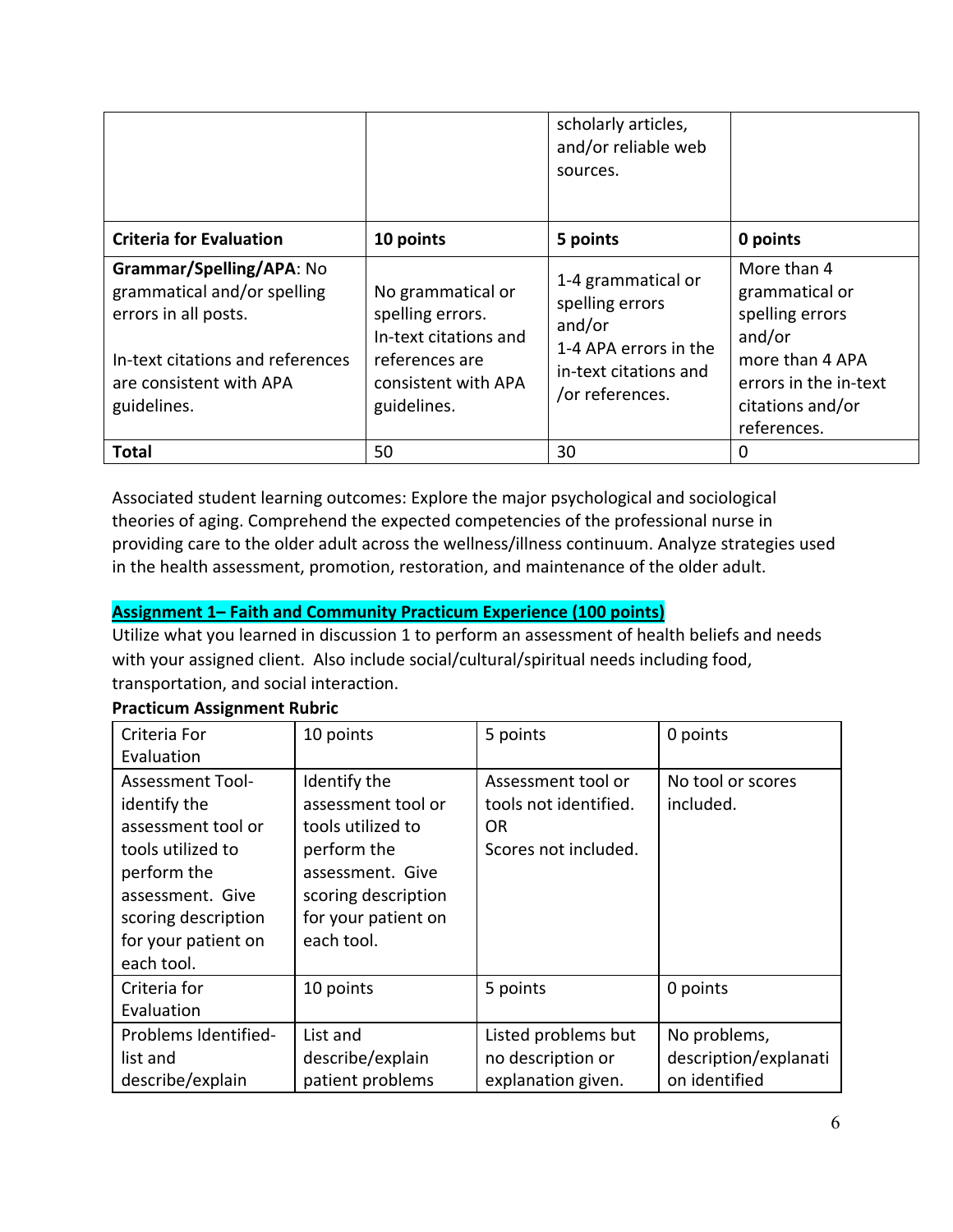| patient problems             | identified by          |                       |                      |
|------------------------------|------------------------|-----------------------|----------------------|
| identified by                | screening tools and    |                       |                      |
| screening tools and          | interactions.          |                       |                      |
| interactions.                |                        |                       |                      |
| Criteria for                 | 10 points              | 5 points              | 0 points             |
| Evaluation                   |                        |                       |                      |
| <b>Learning Needs-listed</b> | Listed the topics of   | Only part of learning | No learning needs    |
| the topics of needed         | needed education       | needs listed          | identified.          |
| education.                   |                        |                       |                      |
| Criteria for                 | 10 points              | 5 points              | 0 points             |
| Evaluation                   |                        |                       |                      |
| <b>Planning For</b>          | Lists resources        | Lists some resources  | No resources or      |
| Intervention-Lists           | utilized and content   | utilized and some     | content listed.      |
| resources utilized           | of educational         | content of            | No references listed |
| and content of               | intervention.          | educational           | on log.              |
| educational                  | References included    | intervention.         |                      |
| intervention.                | on log                 | References included   |                      |
| References included          |                        | on log                |                      |
| on log.                      |                        |                       |                      |
| Criteria for                 | 10 points              | 5 points              | 0 points             |
| Evaluation                   |                        |                       |                      |
| Implementation and           | Detailed description   | Details lacking for   | No details given for |
| Rationale of                 | of communication &     | communication and     | communication or     |
| Intervention-detailed        | content used was       | content.              | content.             |
| description of               | given. Were any        | <b>OR</b>             | No referrals         |
| communication &              | referrals needed?      | Did not discuss       | addressed.           |
| content used. Were           | Explain. Give          | referrals.            |                      |
| any referrals                | rationale for          | <b>OR</b>             | No rationales given. |
| needed? Explain.             | intervention.          | No rationales given.  |                      |
| Give rationale for           | References included    |                       | No references listed |
| intervention.                | on log                 | References included   | on log.              |
| References included          |                        | on log                |                      |
| on log                       |                        |                       |                      |
| Criteria for                 | 15 points              | 10 points             | 0 points             |
| Evaluation                   |                        |                       |                      |
| Analysis of the              | Provided detail of the | Lacks details of why  | No in-depth analysis |
| Intervention- Provide        | effectiveness of the   | or why not effective. | given.               |
| detail of the                | teaching plan for      |                       |                      |
| effectiveness of the         | your patient. Why      |                       |                      |
| teaching plan for            | was it or why was it   |                       |                      |
| your patient. Why            | not effective?         |                       |                      |
| was it or why was it         |                        |                       |                      |
| not effective?               |                        |                       |                      |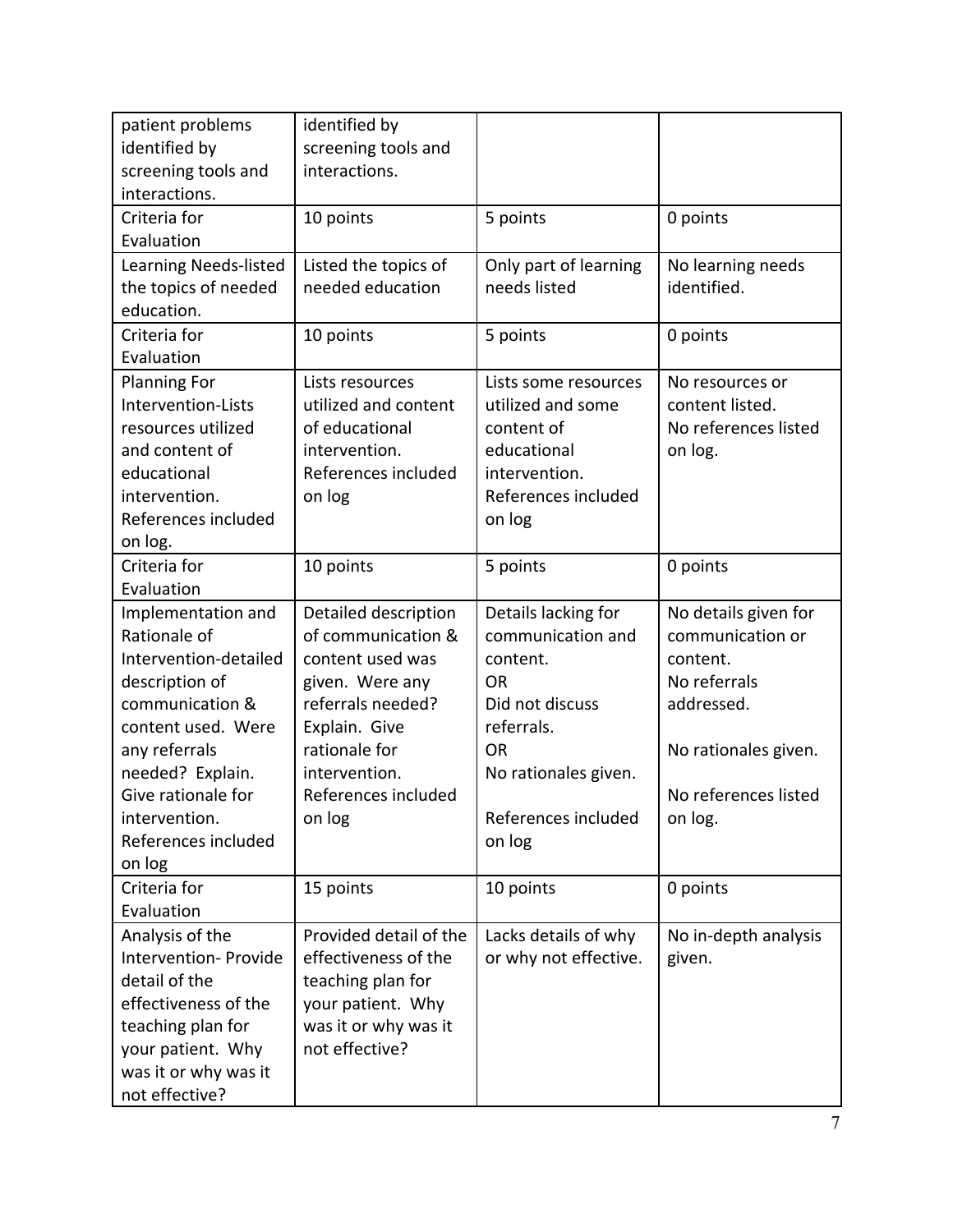| Criteria for<br>Evaluation                                                                                                                                    | 10 points                                                                                                                                                                    | 5 points                                                                                                                                                | 0 points                                               |
|---------------------------------------------------------------------------------------------------------------------------------------------------------------|------------------------------------------------------------------------------------------------------------------------------------------------------------------------------|---------------------------------------------------------------------------------------------------------------------------------------------------------|--------------------------------------------------------|
| Referrals-were any<br>referrals needed?<br>What agency and<br>why?                                                                                            | Addressed any<br>needed referrals, the<br>agency needed, and<br>rationale for referral                                                                                       | Addressed the<br>needed agency but<br>did not include any<br>rationale.                                                                                 | Did not address<br>referrals.                          |
| Criteria for<br>Evaluation                                                                                                                                    | 10 points                                                                                                                                                                    | 5 points                                                                                                                                                | 0 points                                               |
| Barriers-were any<br>barriers identified<br>and how did these<br>barriers effect the<br>intervention?                                                         | Explained any<br>barriers identified<br>and how did these<br>barriers effect the<br>intervention.                                                                            | <b>Identified barriers</b><br>but did not explain<br>how the intervention<br>was affected.                                                              | No barriers or<br>explanation given.                   |
| Criteria for<br>Evaluation                                                                                                                                    | 15 points                                                                                                                                                                    | 8 points                                                                                                                                                | 0 points                                               |
| Evaluation of<br>experience-look back<br>at the experience<br>and think about what<br>worked, what you<br>would change, and<br>why. What would<br>you change? | Gave in-depth<br>reflection of<br>practicum<br>experience.<br>Successes and short-<br>comings were<br>addressed.<br>Student addressed<br>changes that would<br>like to make. | Reflection not in-<br>depth<br>OR.<br><b>Successes and Short</b><br>comings were not<br>addressed<br><b>OR</b><br>Needed changes<br>were not addressed. | No reflection given<br>No needed changes<br>addressed. |
| <b>Total Points</b>                                                                                                                                           | 100                                                                                                                                                                          | 53                                                                                                                                                      | 0                                                      |

Associated student learning outcomes: Comprehend the expected competencies of the professional nurse in providing care to the older adult across the wellness/illness continuum. Examine the underlying causes of physical changes associated with the aging process.

# **Escape Room-Gerontological Issues (50pts)**

Associate student learning outcomes:

1. Comprehend the expected competencies of the professional nurse in providing care to the older adult across the wellness/illness continuum.

2. Analyze strategies used in the health assessment, promotion, restoration, and maintenance of the older adult.

- 3. Analyze the potential impact of health care finance structure on care of the older adult.
- 4. Analyze basic organizational and systems Leadership for quality care and patient safety

Read chapters 5-7 in your textbook to answer the questions in the escape room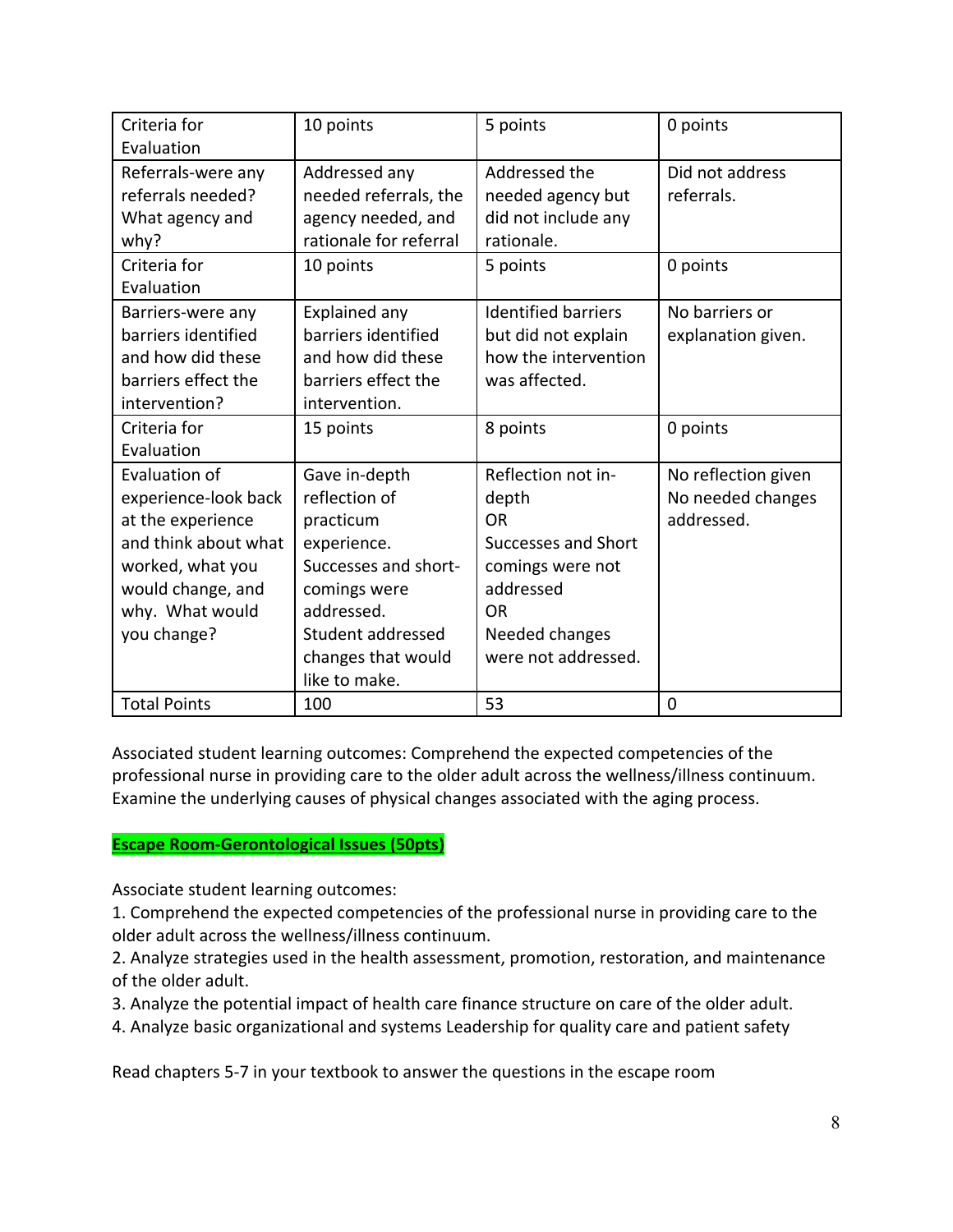# *Module 2: Foundations of Gerontological Nursing*

# **Online Discussion 2 – Safe Medication Use & Substance Use Disorders in Older Adults (50 points)**

Use the information from chapter 9 to propose (and discuss) two distinct nursing actions to increase the compliance with safe medication regimens among older adults. Use the information from chapter 24 to propose (and discuss) two distinct approaches to manage substance use/abuse in older adults. Scholarly journals and appropriate reliable websites may be utilized to enhance the posts. Note the different due dates for the initial post and your responses to peers. Follow the rubric.

| <b>Criteria for Evaluation</b>                                                                                                                                                                                                                                                                                                                                                                                                                                          | 20 points                                                                                                                                                                                                                                                                                                                                  | 15 points                                                                                                                                                                                                                                                                                                                                                                     | 0 points                                                                                                                                                          |
|-------------------------------------------------------------------------------------------------------------------------------------------------------------------------------------------------------------------------------------------------------------------------------------------------------------------------------------------------------------------------------------------------------------------------------------------------------------------------|--------------------------------------------------------------------------------------------------------------------------------------------------------------------------------------------------------------------------------------------------------------------------------------------------------------------------------------------|-------------------------------------------------------------------------------------------------------------------------------------------------------------------------------------------------------------------------------------------------------------------------------------------------------------------------------------------------------------------------------|-------------------------------------------------------------------------------------------------------------------------------------------------------------------|
| Propose and discuss 2 distinct<br>nursing actions to increase the<br>compliance with safe<br>medication regimens among<br>older adults.<br><b>AND</b><br>Propose and discuss two<br>distinct approaches to manage<br>substance use/abuse in older<br>adults.<br><b>AND</b><br>The initial post must contain<br>350 words or more (excluding<br>references).<br>References must include the<br>textbook, scholarly journals,<br>and/or appropriate reliable<br>websites. | The initial post<br>discusses 2 nursing<br>actions in detail.<br>The initial post<br>discussed 2<br>approaches to<br>manage substance<br>use/abuse in older<br>adults.<br>The initial post<br>contains more than<br>350 words.<br>References include in<br>the textbook,<br>scholarly journals,<br>and/or appropriate<br>reliable websites | The initial post does<br>not fully discuss 2<br>nursing actions.<br>The initial post does<br>not fully discuss 2<br>management<br>approaches.<br>The initial post<br>contains less than<br>350 words and/or<br>references do not<br>include in the<br>textbook, scholarly<br>journals, or<br>appropriate reliable<br>websites.<br>The initial post was<br>made after 24 hours | Nursing actions are<br>not addressed,<br>Management<br>approaches are not<br>addressed.<br>No references, or the<br>initial post was 48<br>hours late or omitted. |
| <b>Criteria for Evaluation</b>                                                                                                                                                                                                                                                                                                                                                                                                                                          | 20 points                                                                                                                                                                                                                                                                                                                                  | 10 points                                                                                                                                                                                                                                                                                                                                                                     | 0 points                                                                                                                                                          |

#### **Online Discussion Rubric – Safe Medication Use & Substance Use Disorders in Older Adults**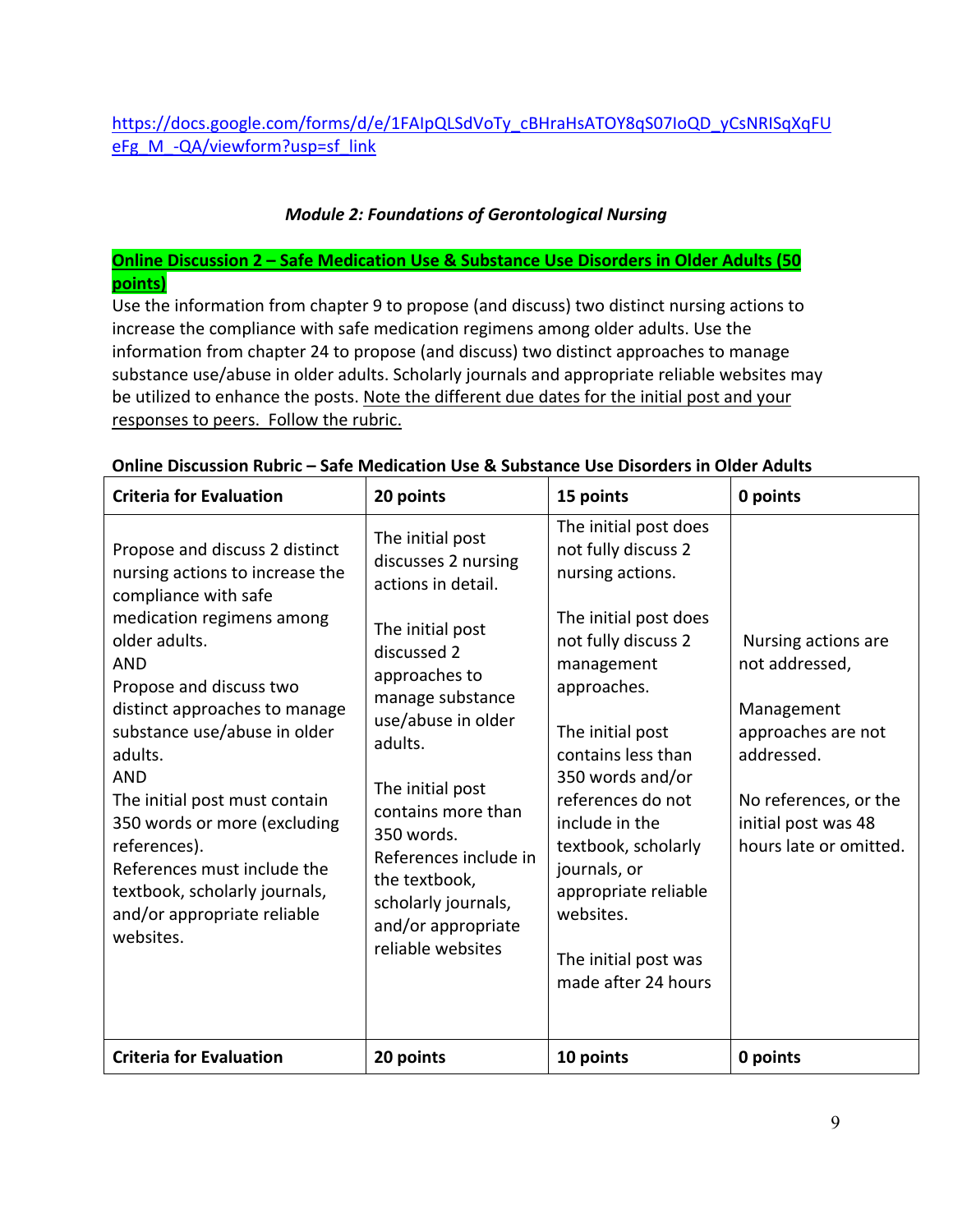| Comment on the<br>initial post of 2 other<br>students.<br>Your comments<br>should include<br>supporting rationales<br>and/or constructive<br>suggestions and<br>ideas.<br>Each of the 2<br>responses must<br>contain 100 words or<br>more.<br>References must<br>include the textbook,<br>scholarly articles,<br>and/or reliable web<br>sources. | Responses do not<br>include supporting<br>rationales and/or<br>constructive<br>suggestions/ideas.<br>Less than 2<br>responses<br>and/or<br>Responses were 24<br>hours late.<br>and/or<br>Responses contain<br>less than 100 words<br>each.<br>references do not<br>include the textbook,<br>scholarly articles,<br>and/or reliable web<br>sources. | No supportive<br>rationales or<br>constructive<br>suggestions/ideas<br>were included.<br>Responses to peers<br>were more than 48<br>hours late.<br>No references were<br>included. |
|--------------------------------------------------------------------------------------------------------------------------------------------------------------------------------------------------------------------------------------------------------------------------------------------------------------------------------------------------|----------------------------------------------------------------------------------------------------------------------------------------------------------------------------------------------------------------------------------------------------------------------------------------------------------------------------------------------------|------------------------------------------------------------------------------------------------------------------------------------------------------------------------------------|
| 10 points                                                                                                                                                                                                                                                                                                                                        | 5 points                                                                                                                                                                                                                                                                                                                                           | 0 points                                                                                                                                                                           |
| No grammatical or<br>spelling errors. In-<br>text citations and<br>references are                                                                                                                                                                                                                                                                | 1-4 grammatical or<br>spelling errors<br>and/or                                                                                                                                                                                                                                                                                                    | More than 4<br>grammatical or<br>spelling errors                                                                                                                                   |
|                                                                                                                                                                                                                                                                                                                                                  |                                                                                                                                                                                                                                                                                                                                                    |                                                                                                                                                                                    |

Associated student learning outcomes: Comprehend the expected competencies of the professional nurse in providing care to the older adult across the wellness/illness continuum. Examine the underlying causes of physical changes associated with the aging process. Identify risk factors associated with aging that impact health and nursing care.

# **Assignment 2 – Faith and Community Practicum Experience (100 points)**

Perform a medication history. Identify risks for polypharmacy, interactions with over-thecounter drugs/herbals/supplements, and consider physiologic changes related to aging. **Practicum Assignment Rubric**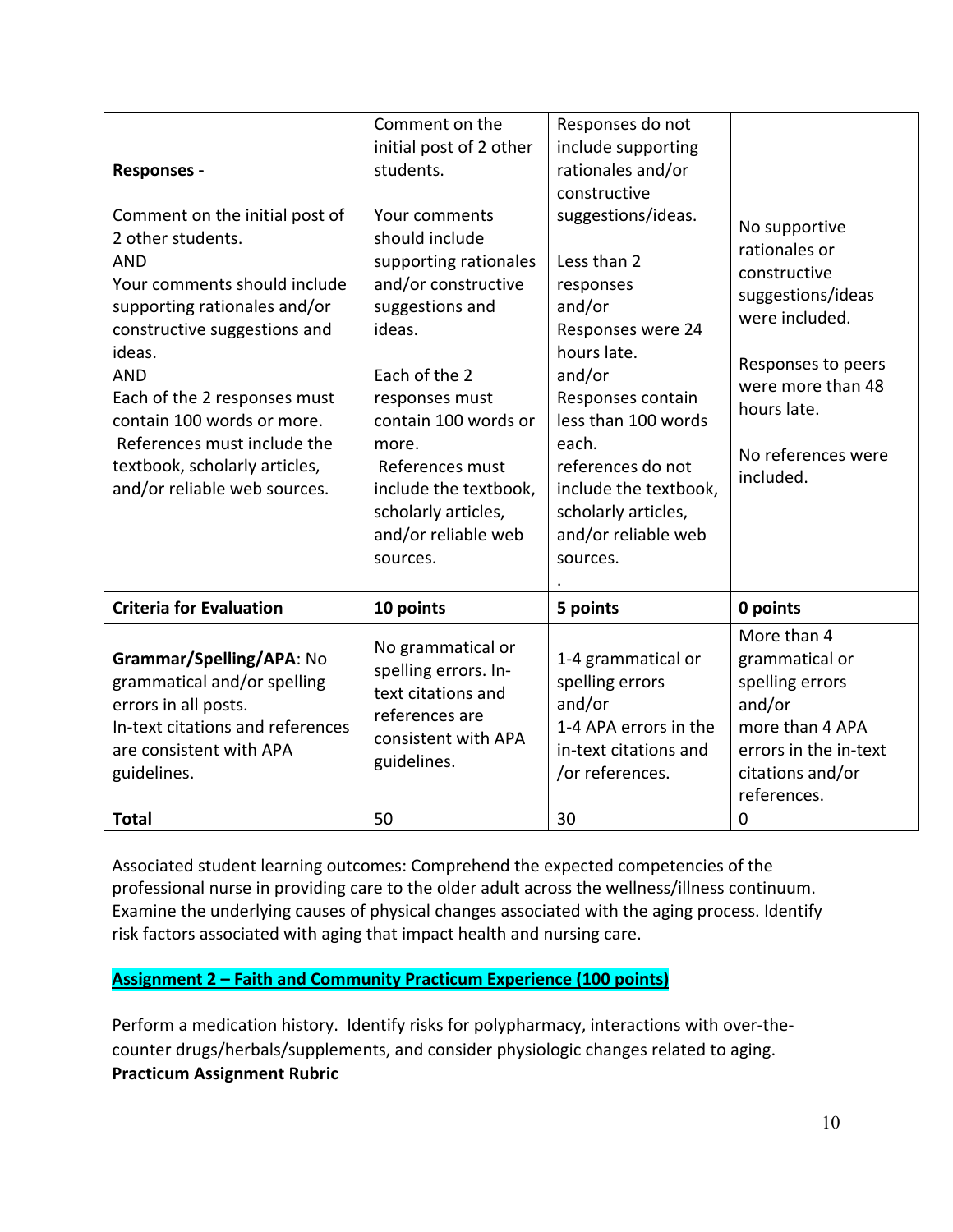| Criteria For<br>Evaluation                                                                                                                                                 | 10 points                                                                                                                                              | 5 points                                                                                                                 | 0 points                                                                        |
|----------------------------------------------------------------------------------------------------------------------------------------------------------------------------|--------------------------------------------------------------------------------------------------------------------------------------------------------|--------------------------------------------------------------------------------------------------------------------------|---------------------------------------------------------------------------------|
| Assessment Tool-<br>identify the<br>assessment tool or<br>tools utilized to<br>perform the<br>assessment. Give<br>scoring description<br>for your patient on<br>each tool. | Identify the<br>assessment tool or<br>tools utilized to<br>perform the<br>assessment. Give<br>scoring description<br>for your patient on<br>each tool. | Assessment tool or<br>tools not identified.<br><b>OR</b><br>Scores not included.                                         | No tool or scores<br>included.                                                  |
| Criteria for<br>Evaluation                                                                                                                                                 | 10 points                                                                                                                                              | 5 points                                                                                                                 | 0 points                                                                        |
| Problems Identified-<br>list and<br>describe/explain<br>patient problems<br>identified by<br>screening tools and<br>interactions.                                          | List and<br>describe/explain<br>patient problems<br>identified by<br>screening tools and<br>interactions.                                              | Listed problems but<br>no description or<br>explanation given.                                                           | No problems,<br>description/explanation<br>identified                           |
| Criteria for<br>Evaluation                                                                                                                                                 | 10 points                                                                                                                                              | 5 points                                                                                                                 | 0 points                                                                        |
| Learning Needs-<br>listed the topics of<br>needed education.                                                                                                               | Listed the topics of<br>needed education                                                                                                               | Only part of learning<br>needs listed                                                                                    | No learning needs<br>identified.                                                |
| Criteria for<br>Evaluation                                                                                                                                                 | 10 points                                                                                                                                              | 5 points                                                                                                                 | 0 points                                                                        |
| <b>Planning For</b><br>Intervention-Lists<br>resources utilized<br>and content of<br>educational<br>intervention.<br>References included<br>on log.                        | Lists resources<br>utilized and content<br>of educational<br>intervention.<br>References included<br>on log                                            | Lists some resources<br>utilized and some<br>content of<br>educational<br>intervention.<br>References included<br>on log | No resources or<br>content listed.<br>No references listed on<br>log.           |
| Criteria for<br>Evaluation                                                                                                                                                 | 10 points                                                                                                                                              | 5 points                                                                                                                 | 0 points                                                                        |
| Implementation and<br>Rationale of<br>Intervention-<br>detailed description<br>of communication &                                                                          | Detailed description<br>of communication &<br>content used was<br>given. Were any<br>referrals needed?                                                 | Details lacking for<br>communication and<br>content.<br>OR<br>Did not discuss                                            | No details given for<br>communication or<br>content.<br>No referrals addressed. |
| content used. Were                                                                                                                                                         | Explain. Give                                                                                                                                          | referrals.                                                                                                               | No rationales given.                                                            |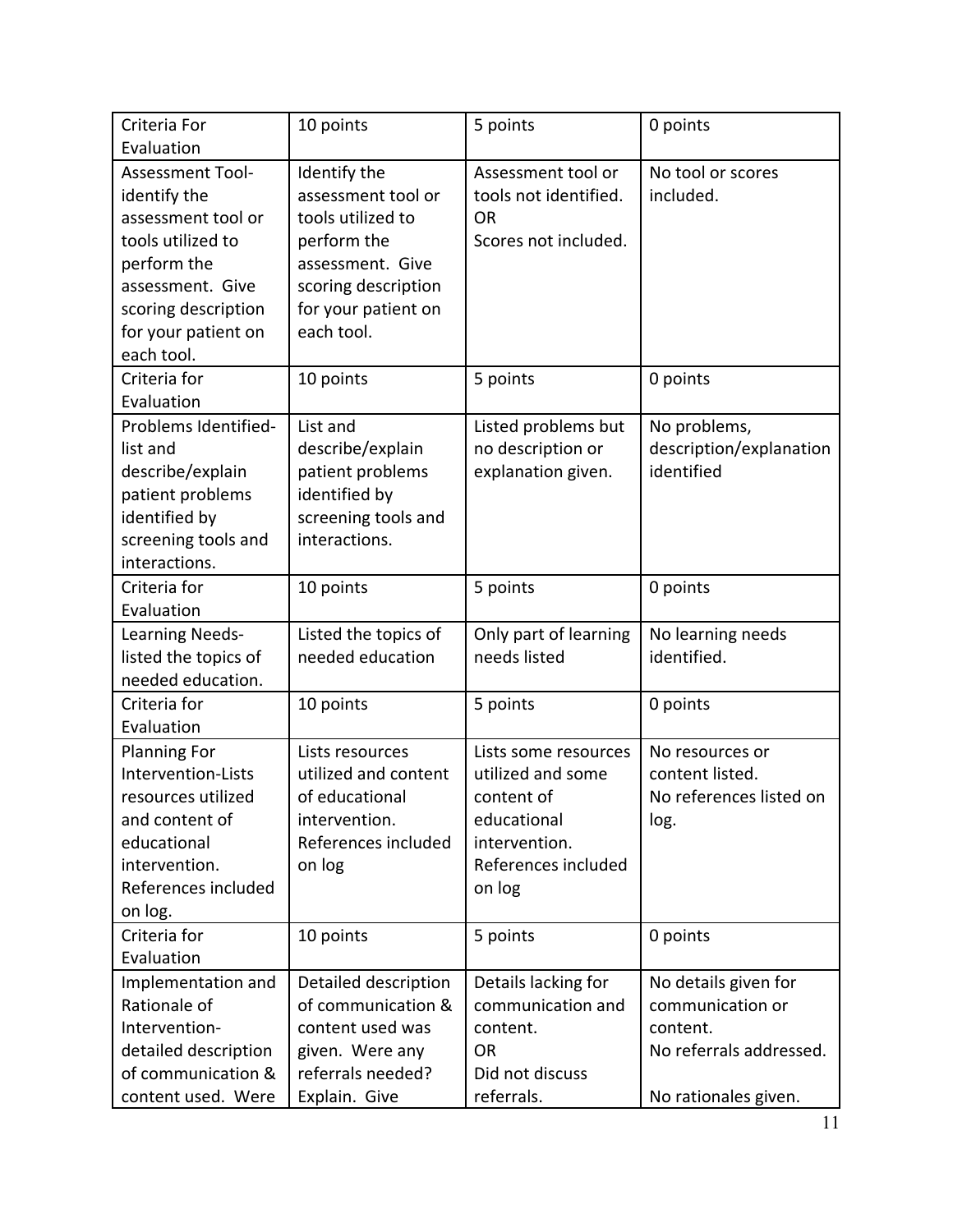| any referrals         | rationale for         | <b>OR</b>                  |                         |
|-----------------------|-----------------------|----------------------------|-------------------------|
| needed? Explain.      | intervention.         | No rationales given.       | No references listed on |
| Give rationale for    | References included   |                            | log.                    |
| intervention.         | on log                | References included        |                         |
| References included   |                       | on log                     |                         |
| on log                |                       |                            |                         |
| Criteria for          | 15 points             | 10 points                  | 0 points                |
| Evaluation            |                       |                            |                         |
| Analysis of the       | Provided detail of    | Lacks details of why       | No in-depth analysis    |
| Intervention-         | the effectiveness of  | or why not effective.      | given.                  |
| Provide detail of the | the teaching plan for |                            |                         |
| effectiveness of the  | your patient. Why     |                            |                         |
| teaching plan for     | was it or why was it  |                            |                         |
| your patient. Why     | not effective?        |                            |                         |
| was it or why was it  |                       |                            |                         |
| not effective?        |                       |                            |                         |
| Criteria for          | 10 points             | 5 points                   | 0 points                |
| Evaluation            |                       |                            |                         |
| Referrals-were any    | Addressed any         | Addressed the              | Did not address         |
| referrals needed?     | needed referrals,     | needed agency but          | referrals.              |
| What agency and       | the agency needed,    | did not include any        |                         |
| why?                  | and rationale for     | rationale.                 |                         |
|                       | referral              |                            |                         |
| Criteria for          | 10 points             | 5 points                   | 0 points                |
| Evaluation            |                       |                            |                         |
| Barriers-were any     | <b>Explained any</b>  | <b>Identified barriers</b> | No barriers or          |
| barriers identified   | barriers identified   | but did not explain        | explanation given.      |
| and how did these     | and how did these     | how the                    |                         |
| barriers effect the   | barriers effect the   | intervention was           |                         |
| intervention?         | intervention.         | affected.                  |                         |
| Criteria for          | 15 points             | 8 points                   | 0 points                |
| Evaluation            |                       |                            |                         |
| Evaluation of         | Gave in-depth         | Reflection not in-         | No reflection given     |
| experience-look       | reflection of         | depth                      | No needed changes       |
| back at the           | practicum             | <b>OR</b>                  | addressed.              |
| experience and think  | experience.           | <b>Successes and Short</b> |                         |
| about what worked,    | Successes and short-  | comings were not           |                         |
| what you would        | comings were          | addressed                  |                         |
| change, and why.      | addressed.            | <b>OR</b>                  |                         |
| What would you        | Student addressed     | Needed changes             |                         |
| change?               | changes that would    | were not addressed.        |                         |
|                       | like to make.         |                            |                         |
| <b>Total Points</b>   | 100                   | 53                         | 0                       |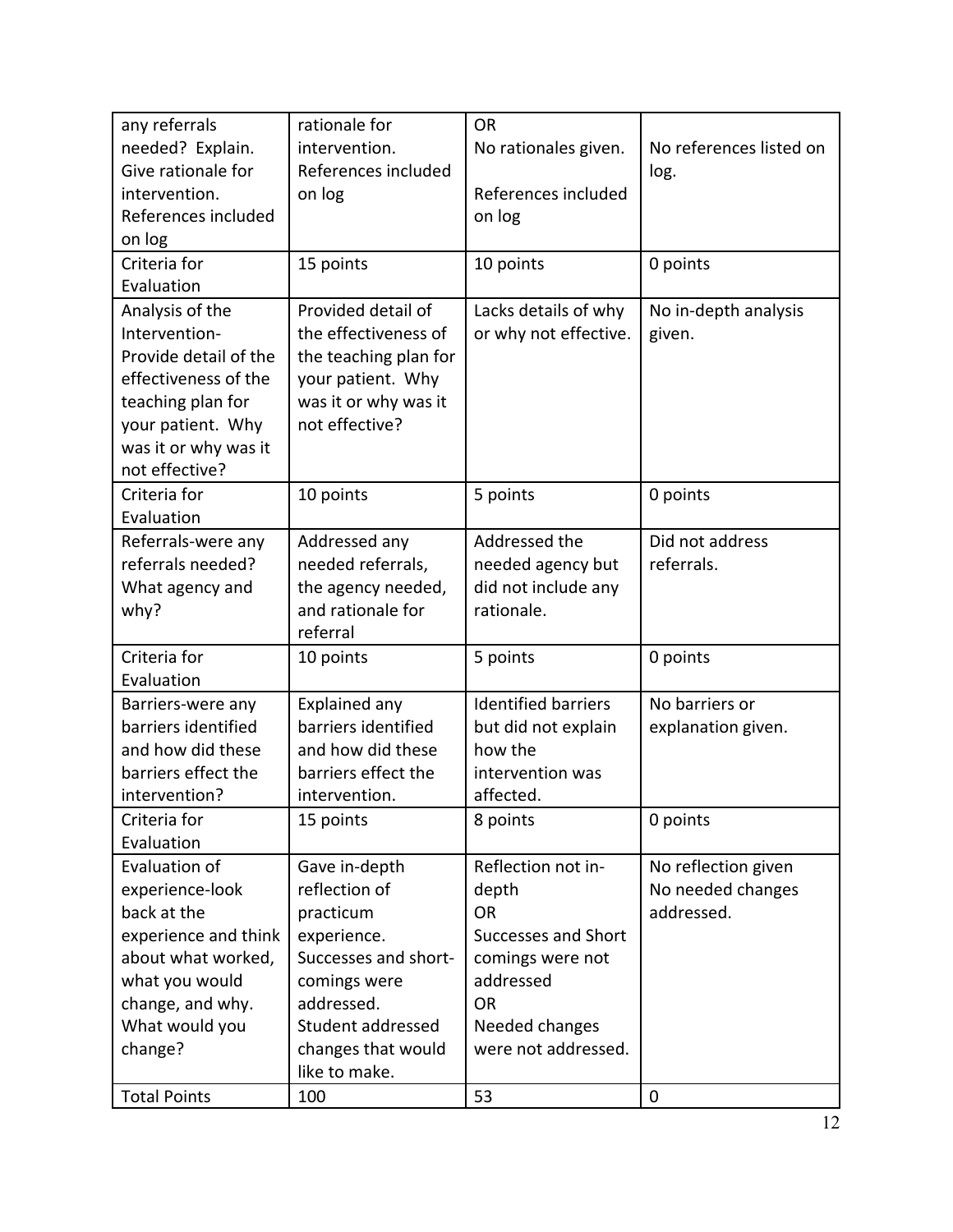## *Module 3: Chronic Disorders in Older Adults*

Associated student learning outcomes: Comprehend the expected competencies of the professional nurse in providing care to the older adult across the wellness/illness continuum. Examine the underlying causes of physical changes associated with the aging process. Identify risk factors associated with aging that impact health and nursing care.0

## **Online Discussion 3 – Theoretical Frameworks (50 points)**

Read chapter 17. Discuss one of the theoretical frameworks for chronic illness presented in this chapter. Consider the framework you selected and illustrate it with a clear example. Make up a scenario *that illustrates your understanding of the nurse's role within this framework*. Scholarly journal articles may be utilized to enhance your post. Note the different due dates for the initial post, your responses to peers, and your answer to peer question. Follow the rubric.

| <b>Criteria for Evaluation</b>     | <b>20 Points</b>        | <b>15 Points</b>      | 0 points                |
|------------------------------------|-------------------------|-----------------------|-------------------------|
| <b>Initial Post - Content:</b>     | The initial post        |                       |                         |
| Discuss/Explain one of the         | discussed one of the    | The initial post does |                         |
| theoretical frameworks for         | theoretical             | not fully discuss one |                         |
| chronic illness from Chapter 17.   | frameworks for          | of the theoretical    | One of the theoretical  |
| <b>AND</b>                         | chronic illness.        | frameworks for        | frameworks for          |
| Consider the framework you         | The initial post        | chronic illness.      | chronic illness was not |
| selected and illustrate it with an | illustrates application | The initial post is   | discussed.              |
| example. Describe a scenario       | of the framework. An    | superficial and does  |                         |
| that illustrates your              | example of the          | not give a clear      | Example/scenario        |
| understanding of the nurse's       | nurse's role is given   | example/scenario.     | were not given.         |
| role within this framework.        | in a scenario.          | The initial post      |                         |
| <b>AND</b>                         | The initial post        | contains less than    | No references or the    |
| The initial post must contain      | contains more than      | 350 words.            | initial post was 48     |
| 350 words or more (excluding       | 350 words.              | References do not     | hours late/omitted.     |
| references). References must       | References include      | include the textbook  |                         |
| include the textbook, scholarly    | the textbook,           | scholarly article,    |                         |
| articles, and/or reliable          | scholarly articles,     | and/or reliable       |                         |
| websites.                          | and/or reliable         | websites.             |                         |
|                                    | websites.               |                       |                         |
|                                    |                         |                       |                         |
| <b>Criteria for Evaluation</b>     | 20 points               | 10 points             | 0 points                |

#### **Online Discussion Rubric – Theoretical Frameworks**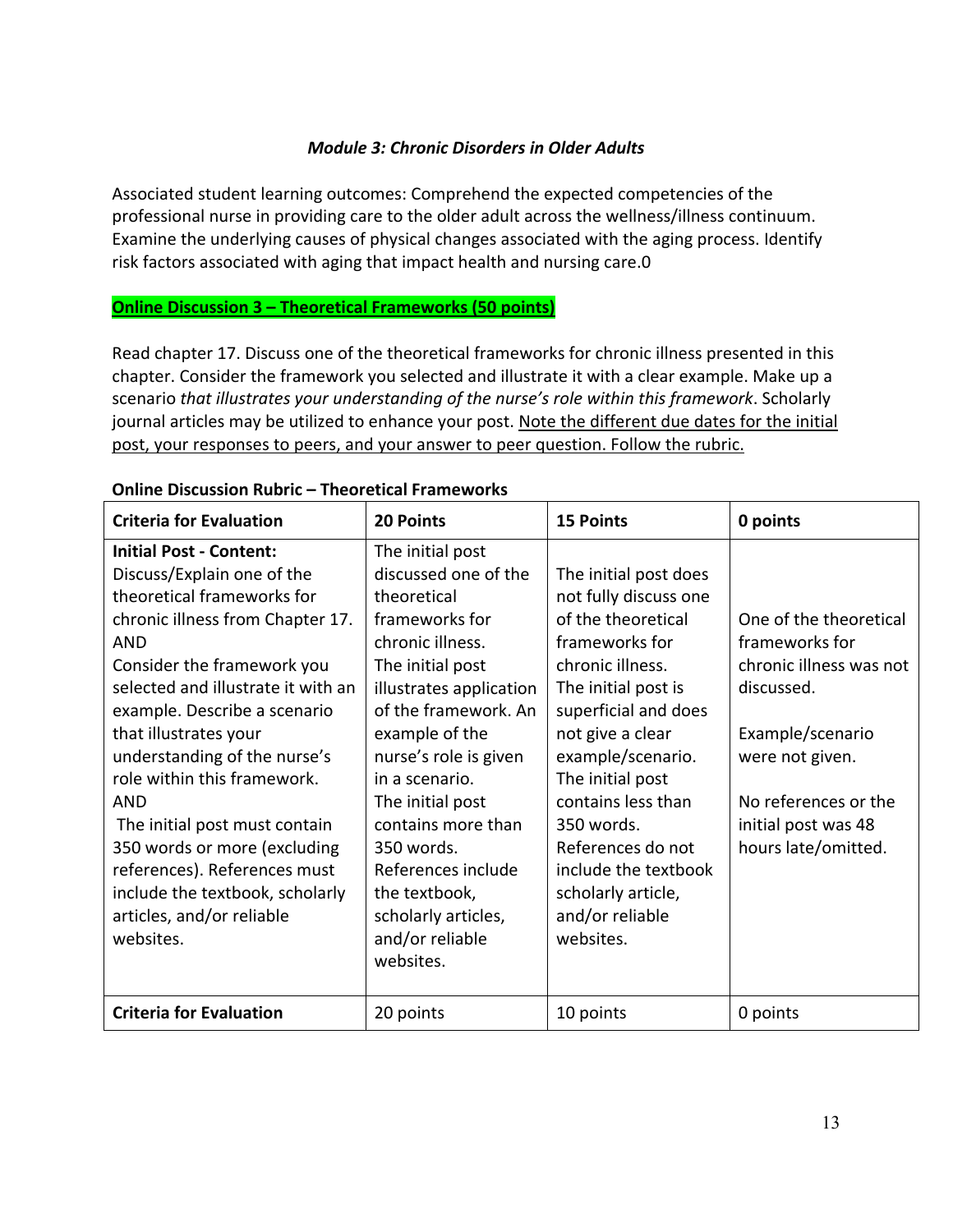| Comment on the initial post of<br>2 other students.<br>Your comments should include<br>supporting rationales and/or                                           | Both responses<br>include supporting<br>rationales and/or<br>constructive<br>suggestions and                            | Responses do not<br>include supporting<br>rationales and/or<br>constructive<br>suggestions/ideas.                    | No supportive<br>rationales or<br>constructive                                                                                            |
|---------------------------------------------------------------------------------------------------------------------------------------------------------------|-------------------------------------------------------------------------------------------------------------------------|----------------------------------------------------------------------------------------------------------------------|-------------------------------------------------------------------------------------------------------------------------------------------|
| constructive suggestions and<br>ideas.                                                                                                                        | ideas.<br>Both response posts                                                                                           | Less than 2 responses<br>and/or<br>Responses were 24                                                                 | suggestions/ideas<br>were included.                                                                                                       |
| Each of the 2 responses must<br>contain 100 words or more.<br>References must include the                                                                     | contain at least 100<br>words and are made<br>by the due date.                                                          | hours late.<br>and/or<br>Responses contain<br>less than 100 words                                                    | Responses to peers<br>were more than 48<br>hours late.                                                                                    |
| textbook, scholarly articles,<br>and/or reliable web sources.                                                                                                 | References include<br>the textbook,<br>scholarly articles,<br>and/or reliable web<br>sources                            | each.<br>References do not<br>include the textbook,<br>scholarly articles,<br>and/or reliable web<br>sources.        | No references were<br>included.                                                                                                           |
| <b>Criteria for Evaluation</b>                                                                                                                                | 10 points                                                                                                               | 5 points                                                                                                             | 0 points                                                                                                                                  |
| Grammar/Spelling/APA: No<br>grammatical and/or spelling<br>errors in all posts.<br>In-text citations and references<br>are consistent with APA<br>guidelines. | No grammatical or<br>spelling errors. In-<br>text citations and<br>references are<br>consistent with APA<br>guidelines. | 1-4 grammatical or<br>spelling errors<br>and/or<br>1-4 APA errors in the<br>in-text citations and<br>/or references. | More than 4<br>grammatical or<br>spelling errors<br>and/or<br>more than 4 APA<br>errors in the in-text<br>citations and/or<br>references. |
| <b>Total</b>                                                                                                                                                  | 50                                                                                                                      | 30                                                                                                                   | $\mathbf 0$                                                                                                                               |

Associated student learning outcomes: Analyze strategies used in the health promotion, restoration, and maintenance of the older adult. Comprehend the expected competencies of the professional nurse in providing care to the older adult across the wellness/illness continuum. Explore the major psychological and sociological theories of aging.

# **Assignment 3 – Faith and Community Practicum Field Work Experience (100 points)**

# **Practicum Field Work Assignment Rubric**

Interview your client to determine if the residence where they reside is safe for them. Consider fall risks, mobility, lighting, and their vision and hearing.

| Criteria For | 10 points | points<br>ے | 0 points |
|--------------|-----------|-------------|----------|
| Evaluation   |           |             |          |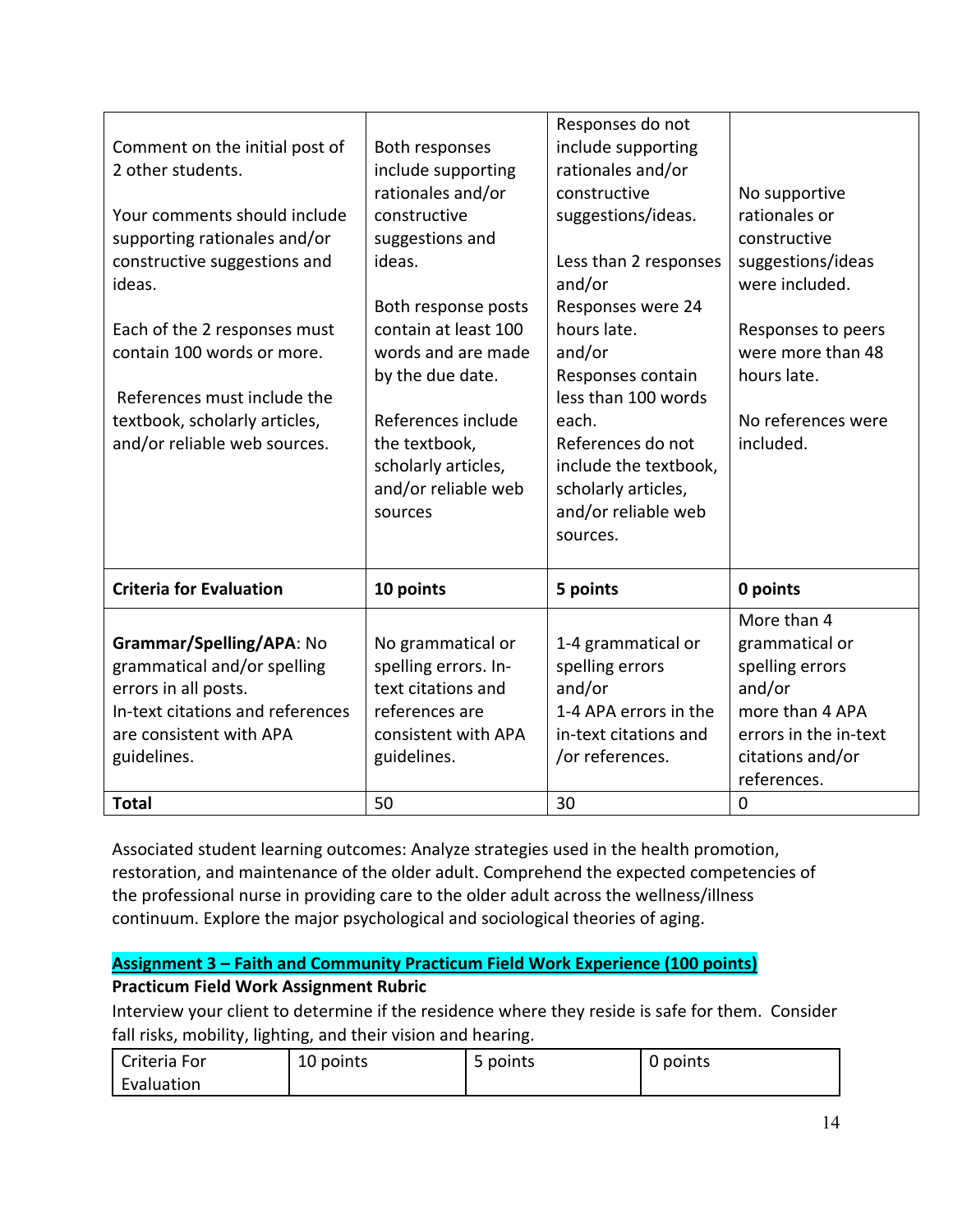| <b>Assessment Tool-</b><br>identify the<br>assessment tool or<br>tools utilized to<br>perform the<br>assessment. Give<br>scoring description<br>for your patient on<br>each tool. | Identify the<br>assessment tool or<br>tools utilized to<br>perform the<br>assessment. Give<br>scoring description<br>for your patient on<br>each tool. | Assessment tool or<br>tools not identified.<br><b>OR</b><br>Scores not included.                                         | No tool or scores<br>included.                                                                          |
|-----------------------------------------------------------------------------------------------------------------------------------------------------------------------------------|--------------------------------------------------------------------------------------------------------------------------------------------------------|--------------------------------------------------------------------------------------------------------------------------|---------------------------------------------------------------------------------------------------------|
| Criteria for<br>Evaluation                                                                                                                                                        | 10 points                                                                                                                                              | 5 points                                                                                                                 | 0 points                                                                                                |
| Problems Identified-<br>list and<br>describe/explain<br>patient problems<br>identified by<br>screening tools and<br>interactions.                                                 | List and<br>describe/explain<br>patient problems<br>identified by<br>screening tools and<br>interactions.                                              | Listed problems but<br>no description or<br>explanation given.                                                           | No problems,<br>description/explanation<br>identified                                                   |
| Criteria for<br>Evaluation                                                                                                                                                        | 10 points                                                                                                                                              | 5 points                                                                                                                 | 0 points                                                                                                |
| Learning Needs-<br>listed the topics of<br>needed education.                                                                                                                      | Listed the topics of<br>needed education                                                                                                               | Only part of learning<br>needs listed                                                                                    | No learning needs<br>identified.                                                                        |
| Criteria for<br>Evaluation                                                                                                                                                        | 10 points                                                                                                                                              | 5 points                                                                                                                 | 0 points                                                                                                |
| <b>Planning For</b><br>Intervention-Lists<br>resources utilized<br>and content of<br>educational<br>intervention.<br>References included<br>on log.                               | Lists resources<br>utilized and content<br>of educational<br>intervention.<br>References included<br>on log                                            | Lists some resources<br>utilized and some<br>content of<br>educational<br>intervention.<br>References included<br>on log | No resources or<br>content listed.<br>No references listed on<br>log.                                   |
| Criteria for<br>Evaluation                                                                                                                                                        | 10 points                                                                                                                                              | 5 points                                                                                                                 | 0 points                                                                                                |
| Implementation and<br>Rationale of<br>Intervention-<br>detailed description<br>of communication &<br>content used. Were                                                           | Detailed description<br>of communication &<br>content used was<br>given. Were any<br>referrals needed?<br>Explain. Give                                | Details lacking for<br>communication and<br>content.<br><b>OR</b><br>Did not discuss<br>referrals.                       | No details given for<br>communication or<br>content.<br>No referrals addressed.<br>No rationales given. |
| any referrals<br>needed? Explain.                                                                                                                                                 | rationale for<br>intervention.                                                                                                                         | <b>OR</b><br>No rationales given.                                                                                        | No references listed on                                                                                 |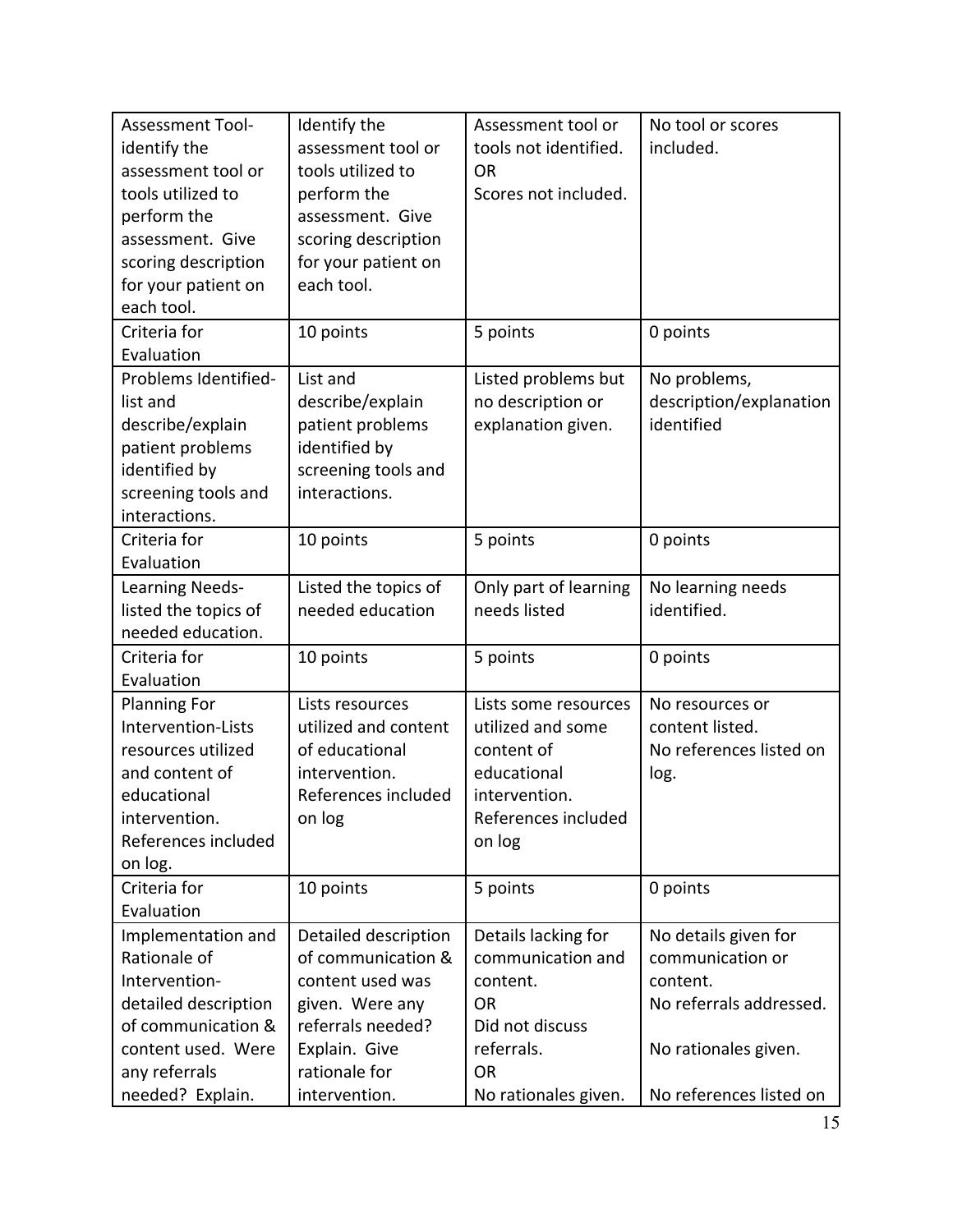| Give rationale for    | References included   |                            | log.                 |
|-----------------------|-----------------------|----------------------------|----------------------|
| intervention.         | on log                | References included        |                      |
| References included   |                       | on log                     |                      |
| on log                |                       |                            |                      |
| Criteria for          | 15 points             | 10 points                  | 0 points             |
| Evaluation            |                       |                            |                      |
| Analysis of the       | Provided detail of    | Lacks details of why       | No in-depth analysis |
| Intervention-         | the effectiveness of  | or why not effective.      | given.               |
| Provide detail of the | the teaching plan for |                            |                      |
| effectiveness of the  | your patient. Why     |                            |                      |
| teaching plan for     | was it or why was it  |                            |                      |
| your patient. Why     | not effective?        |                            |                      |
| was it or why was it  |                       |                            |                      |
| not effective?        |                       |                            |                      |
| Criteria for          | 10 points             | 5 points                   | 0 points             |
| Evaluation            |                       |                            |                      |
| Referrals-were any    | Addressed any         | Addressed the              | Did not address      |
| referrals needed?     | needed referrals,     | needed agency but          | referrals.           |
| What agency and       | the agency needed,    | did not include any        |                      |
| why?                  | and rationale for     | rationale.                 |                      |
|                       | referral              |                            |                      |
| Criteria for          | 10 points             | 5 points                   | 0 points             |
| Evaluation            |                       |                            |                      |
| Barriers-were any     | Explained any         | <b>Identified barriers</b> | No barriers or       |
| barriers identified   | barriers identified   | but did not explain        | explanation given.   |
| and how did these     | and how did these     | how the                    |                      |
| barriers effect the   | barriers effect the   | intervention was           |                      |
| intervention?         | intervention.         | affected.                  |                      |
| Criteria for          | 15 points             | 8 points                   | 0 points             |
| Evaluation            |                       |                            |                      |
| Evaluation of         | Gave in-depth         | Reflection not in-         | No reflection given  |
| experience-look       | reflection of         | depth                      | No needed changes    |
| back at the           | practicum             | <b>OR</b>                  | addressed.           |
| experience and think  | experience.           | <b>Successes and Short</b> |                      |
| about what worked,    | Successes and short-  | comings were not           |                      |
| what you would        | comings were          | addressed                  |                      |
| change, and why.      | addressed.            | OR                         |                      |
| What would you        | Student addressed     | Needed changes             |                      |
| change?               | changes that would    | were not addressed.        |                      |
|                       | like to make.         |                            |                      |
| <b>Total Points</b>   | 100                   | 53                         | 0                    |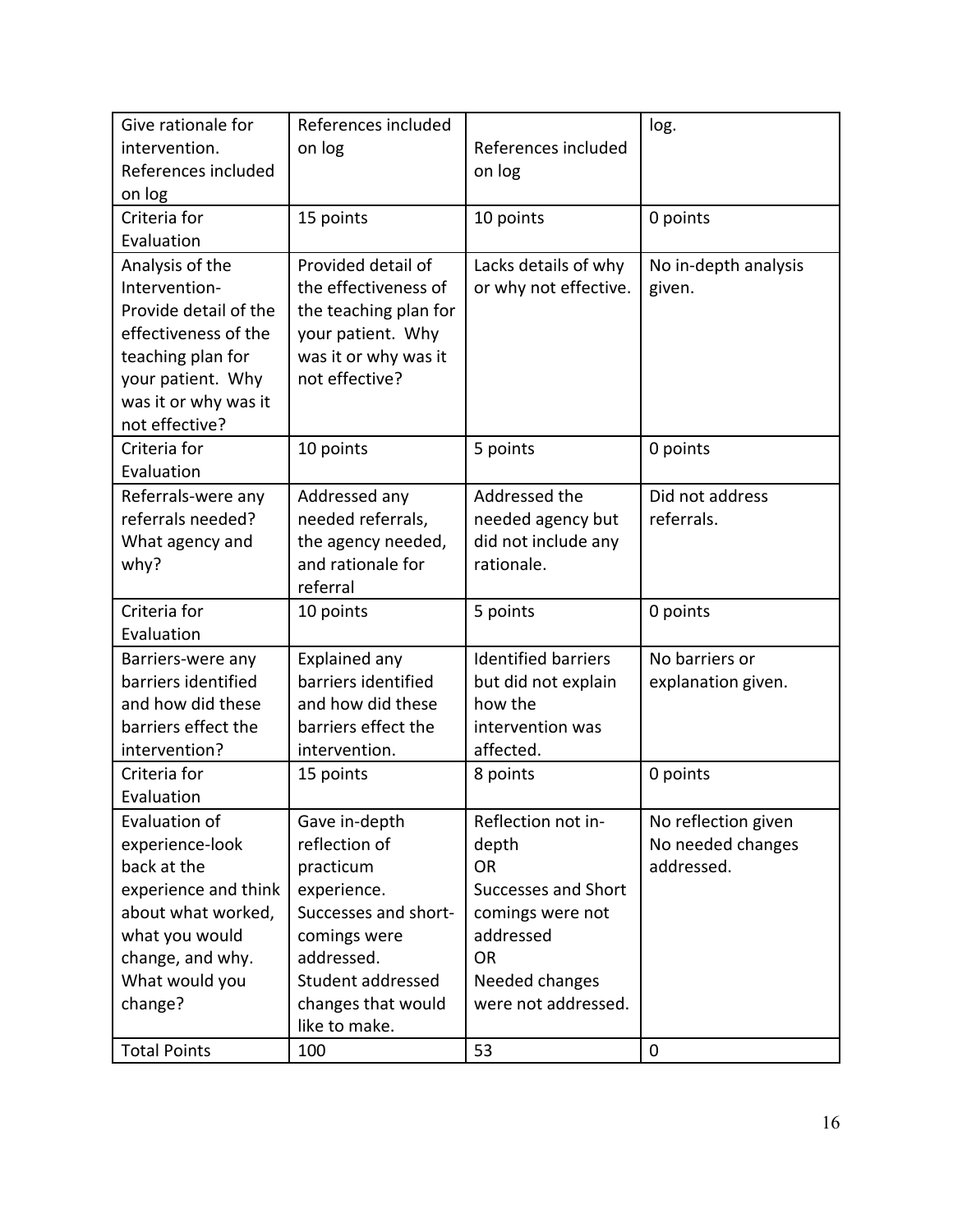Associated student learning outcomes: Comprehend the expected competencies of the professional nurse in providing care to the older adult across the wellness/illness continuum. Examine the underlying causes of physical changes associated with the aging process. Explore the major psychological and sociological theories of aging.

#### **Paper 2: Neurocognitive Disorders and Communication (150 points)**

Read chapters 23 and 25 in your textbook. In a scholarly paper, discuss 3 appropriate communication techniques that can be used with patients who have neurocognitive disorders. Include an example of each communication technique. Scholarly articles may be used to support the use of the technique. Write this scholarly paper from the perspective of a *professional caregiver who is educating another professional caregiver.* Important: *You must use language that is appropriate for educating a fellow professional (such as a new nurse)!* You must use APA headings that correspond to the criteria in the rubric. The body of this paper should be a narrative of at least 3 pages and no more than 5 pages. Your paper must also have a cover page and a reference page. The cover page and the reference page are not counted in the 3-5 pages. Do not write an abstract. Follow the grading rubric for this assignment.

#### **Submit as a Word Document in Canvas.**

| <b>Criteria for Evaluation</b>                                                                                                                                                                           | 150 points                                                                                                                                   | 75 points                                                                                     | 0 points                                    |
|----------------------------------------------------------------------------------------------------------------------------------------------------------------------------------------------------------|----------------------------------------------------------------------------------------------------------------------------------------------|-----------------------------------------------------------------------------------------------|---------------------------------------------|
| An introductory paragraph<br>introduces the topic.                                                                                                                                                       | Introduction is clear<br>and concise.<br>(20 points)                                                                                         | The introduction is<br>superficial or does<br>not introduce the<br>topic.<br>$(10$ points)    | No introduction.<br>(0 points)              |
| An initial appropriate<br>communication technique for<br>communicating with patients<br>who have neurocognitive<br>disorders is discussed. An<br>example that illustrates this<br>technique is included. | Clear and concise<br>information<br>regarding a<br>communication<br>technique is provided<br>with a corresponding<br>example.<br>(30 points) | Unclear, vague, or<br>insufficient<br>information and/or<br>missing example.<br>(15 Points)   | No relevant<br>information.<br>$(0$ points) |
| A second appropriate<br>communication technique for<br>communicating with patients<br>who have neurocognitive<br>disorders is discussed. An                                                              | Clear and concise<br>information<br>regarding a<br>communication<br>technique is provided                                                    | Unclear, vague, or<br>insufficient<br>information and/or<br>missing example.<br>$(15$ points) | No relevant<br>information.<br>$(0$ points) |

#### **Assignment Rubric - Neurocognitive Disorders and Communication**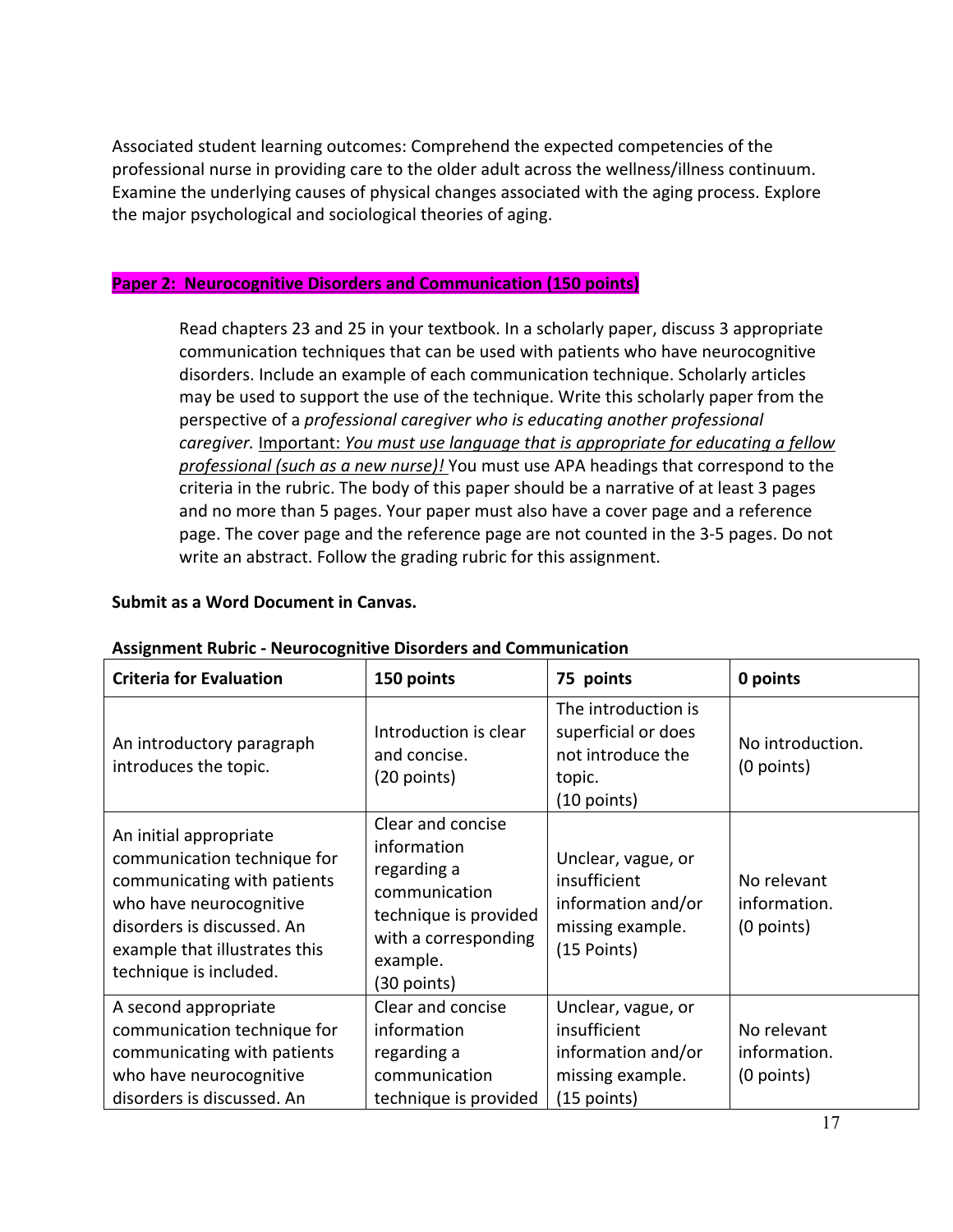| example that illustrates this<br>technique is included.                                                                                                                                                                                                                                                                                  | with a corresponding<br>example.<br>(30 points)                                                                                                                                                                                                                                                                               |                                                                                                                                                                                                                                                                                                                                     |                                                                                                                                                                                                                                                                       |
|------------------------------------------------------------------------------------------------------------------------------------------------------------------------------------------------------------------------------------------------------------------------------------------------------------------------------------------|-------------------------------------------------------------------------------------------------------------------------------------------------------------------------------------------------------------------------------------------------------------------------------------------------------------------------------|-------------------------------------------------------------------------------------------------------------------------------------------------------------------------------------------------------------------------------------------------------------------------------------------------------------------------------------|-----------------------------------------------------------------------------------------------------------------------------------------------------------------------------------------------------------------------------------------------------------------------|
| A third appropriate<br>communication technique for<br>communicating with patients<br>who have neurocognitive<br>disorders is discussed. An<br>example that illustrates this<br>technique is included.                                                                                                                                    | Clear and concise<br>information<br>regarding a<br>communication<br>technique is provided<br>with a corresponding<br>example.<br>(30 points)                                                                                                                                                                                  | Unclear, vague, or<br>insufficient<br>information and/or<br>missing example.<br>(15 points)                                                                                                                                                                                                                                         | No relevant<br>information.<br>(0 points)                                                                                                                                                                                                                             |
| Conclusion summarizes the<br>purpose of the paper                                                                                                                                                                                                                                                                                        | Conclusion is clear<br>and concise<br>(20 points)                                                                                                                                                                                                                                                                             | The conclusion is<br>superficial or does<br>not summarize the<br>purpose of the paper.<br>(10 points)                                                                                                                                                                                                                               | No conclusion<br>(0 points)                                                                                                                                                                                                                                           |
|                                                                                                                                                                                                                                                                                                                                          | Body of paper 3-5<br>pages long.                                                                                                                                                                                                                                                                                              | Body of paper less<br>than 3 pages long or<br>more than 5 pages<br>long.                                                                                                                                                                                                                                                            |                                                                                                                                                                                                                                                                       |
| Length of paper is 3-5 pages.<br>No grammatical and/or spelling<br>errors<br>In-text citations, headings, and<br>references are consistent with<br>APA guidelines.<br>Formatting of cover page and<br>reference page follows APA<br>guidelines.<br>The textbook, scholarly articles,<br>and reliable websites are used<br>as references. | No grammatical<br>and/or spelling<br>errors. In-text<br>citations and<br>references are<br>consistent with APA<br>guidelines.<br>Formatting of cover<br>page and reference<br>page follows APA<br>guidelines.<br>The textbook,<br>scholarly articles, and<br>reliable websites<br>were used as a<br>reference.<br>(20 points) | 1-4 grammatical or<br>spelling errors.<br>and/or<br>Some errors in APA<br>of in-text citations<br>and references.<br>and/or<br>Some errors in APA<br>formatting of cover<br>page or reference<br>page<br>Did not use the<br>textbook, scholarly<br>articles, or reliable<br>websites were not<br>used as references.<br>(10 points) | 5 or more<br>grammatical or<br>spelling errors<br>and/or<br>Major errors in APA of<br>in-text citations<br>and/or references<br>and/or<br>Major inaccuracies in<br>APA formatting of<br>cover page or<br>reference page.<br>(0 points)<br>No references<br>(0 points) |
|                                                                                                                                                                                                                                                                                                                                          |                                                                                                                                                                                                                                                                                                                               |                                                                                                                                                                                                                                                                                                                                     |                                                                                                                                                                                                                                                                       |
| <b>Total</b>                                                                                                                                                                                                                                                                                                                             | 150                                                                                                                                                                                                                                                                                                                           | 75                                                                                                                                                                                                                                                                                                                                  | 0                                                                                                                                                                                                                                                                     |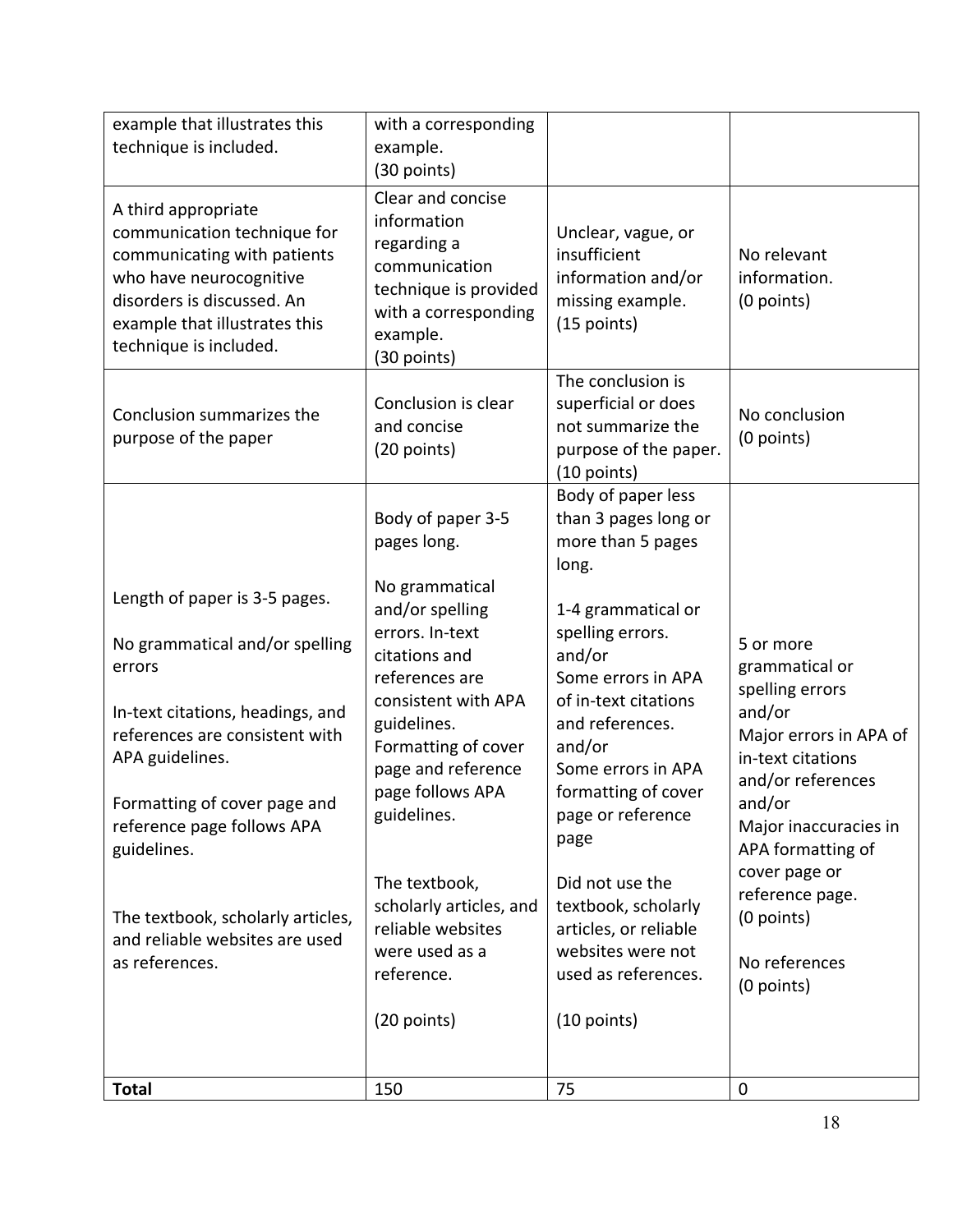Associated learning outcomes: Examine the underlying causes of physical changes associated with the aging process. Explore the major psychological and sociological theories of aging. Comprehend the expected competencies of the professional nurse in providing care to the older adult across the wellness/illness continuum. Analyze strategies used in the health assessment, promotion, restoration, and maintenance of the older adult. Apply evidence-based findings to the nursing process with older adults

# *Module 4: Holistic Care for the Elderly, their Caregivers, and their Families.*

# **Assignment 4 – Faith and Community Practicum Experience (100 points)**

| Criteria For          | 10 points            | 5 points              | 0 points              |
|-----------------------|----------------------|-----------------------|-----------------------|
| Evaluation            |                      |                       |                       |
| Assessment Tool-      | Identify the         | Assessment tool or    | No tool or scores     |
| identify the          | assessment tool or   | tools not identified. | included.             |
| assessment tool or    | tools utilized to    | <b>OR</b>             |                       |
| tools utilized to     | perform the          | Scores not included.  |                       |
| perform the           | assessment. Give     |                       |                       |
| assessment. Give      | scoring description  |                       |                       |
| scoring description   | for your patient on  |                       |                       |
| for your patient on   | each tool.           |                       |                       |
| each tool.            |                      |                       |                       |
| Criteria for          | 10 points            | 5 points              | 0 points              |
| Evaluation            |                      |                       |                       |
| Problems Identified-  | List and             | Listed problems but   | No problems,          |
| list and              | describe/explain     | no description or     | description/explanati |
| describe/explain      | patient problems     | explanation given.    | on identified         |
| patient problems      | identified by        |                       |                       |
| identified by         | screening tools and  |                       |                       |
| screening tools and   | interactions.        |                       |                       |
| interactions.         |                      |                       |                       |
| Criteria for          | 5 points             | 3 points              | 0 points              |
| Evaluation            |                      |                       |                       |
| Learning Needs-listed | Listed the topics of | Only part of learning | No learning needs     |
| the topics of needed  | needed education     | needs listed          | identified.           |
| education.            |                      |                       |                       |
| Criteria for          | 10 points            | 5 points              | 0 points              |
| Evaluation            |                      |                       |                       |
| <b>Planning For</b>   | Lists resources      | Lists some resources  | No resources or       |
| Intervention-Lists    | utilized and content | utilized and some     | content listed.       |

Evaluate your patient for cognitive changes. **Practicum Field Work Assignment Rubric**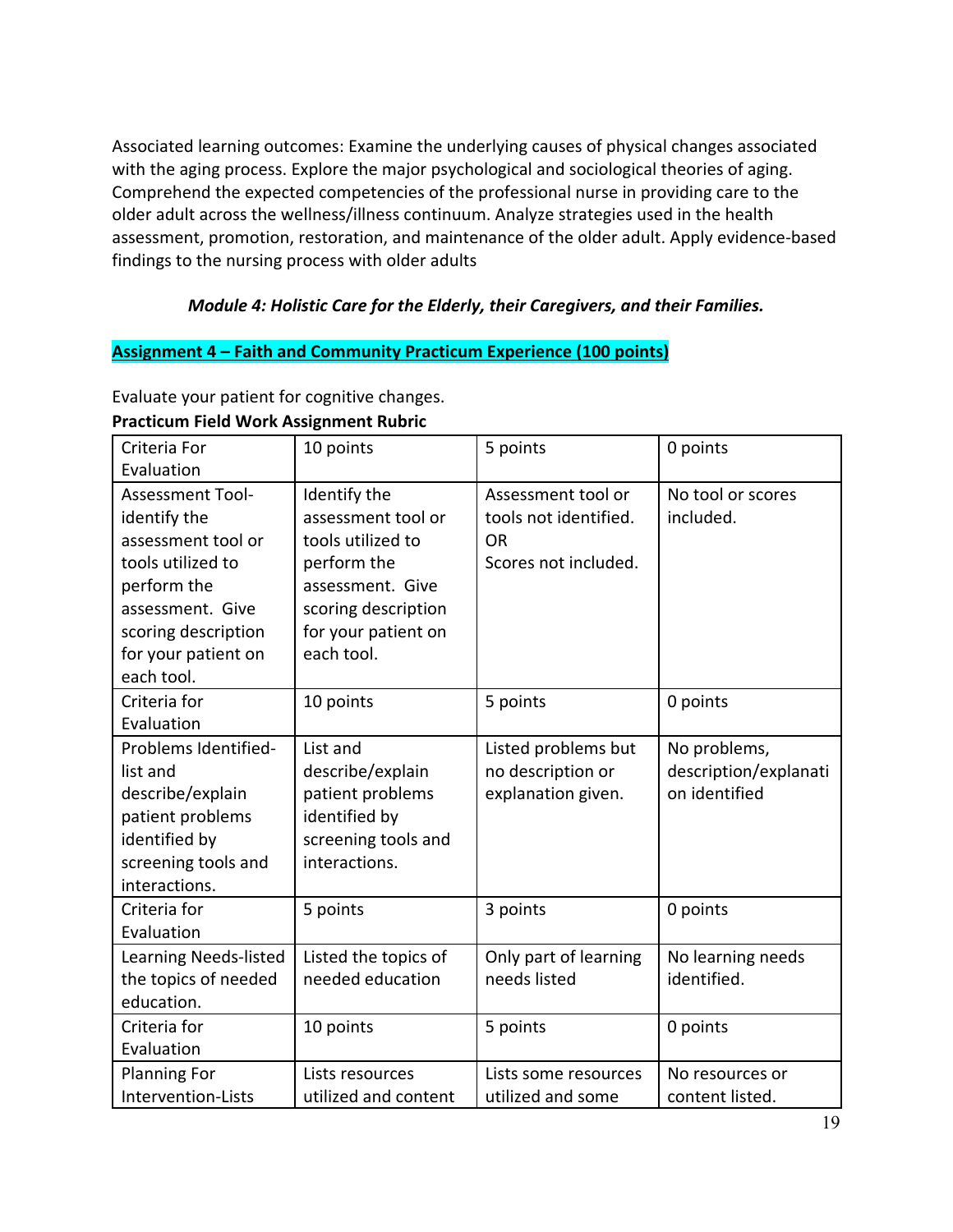| resources utilized    | of educational         | content of                 | No references listed |
|-----------------------|------------------------|----------------------------|----------------------|
| and content of        | intervention.          | educational                | on log.              |
| educational           | References included    | intervention.              |                      |
| intervention.         | on log                 | References included        |                      |
| References included   |                        | on log                     |                      |
| on log.               |                        |                            |                      |
| Criteria for          | 10 points              | 5 points                   | 0 points             |
| Evaluation            |                        |                            |                      |
| Implementation and    | Detailed description   | Details lacking for        | No details given for |
| Rationale of          | of communication &     | communication and          | communication or     |
| Intervention-detailed | content used was       | content.                   | content.             |
| description of        | given. Were any        | <b>OR</b>                  | No referrals         |
| communication &       | referrals needed?      | Did not discuss            | addressed.           |
| content used. Were    | Explain. Give          | referrals.                 |                      |
| any referrals         | rationale for          | <b>OR</b>                  | No rationales given. |
| needed? Explain.      | intervention.          | No rationales given.       |                      |
| Give rationale for    | References included    |                            | No references listed |
| intervention.         | on log                 | References included        | on log.              |
| References included   |                        | on log                     |                      |
| on log                |                        |                            |                      |
| Criteria for          | 10 points              | 5 points                   | 0 points             |
| Evaluation            |                        |                            |                      |
| Analysis of the       | Provided detail of the | Lacks details of why       | No in-depth analysis |
| Intervention- Provide | effectiveness of the   | or why not effective.      | given.               |
| detail of the         | teaching plan for      |                            |                      |
| effectiveness of the  | your patient. Why      |                            |                      |
| teaching plan for     | was it or why was it   |                            |                      |
| your patient. Why     | not effective?         |                            |                      |
| was it or why was it  |                        |                            |                      |
| not effective?        |                        |                            |                      |
| Criteria for          | 10 points              | 5 points                   | 0 points             |
| Evaluation            |                        |                            |                      |
| Referrals-were any    | Addressed any          | Addressed the              | Did not address      |
| referrals needed?     | needed referrals, the  | needed agency but          | referrals.           |
| What agency and       | agency needed, and     | did not include any        |                      |
| why?                  | rationale for referral | rationale.                 |                      |
| Criteria for          | 10 points              | 5 points                   | 0 points             |
| Evaluation            |                        |                            |                      |
| Barriers-were any     | Explained any          | <b>Identified barriers</b> | No barriers or       |
| barriers identified   | barriers identified    | but did not explain        | explanation given.   |
| and how did these     | and how did these      | how the intervention       |                      |
| barriers effect the   | barriers effect the    | was affected.              |                      |
| intervention?         | intervention.          |                            |                      |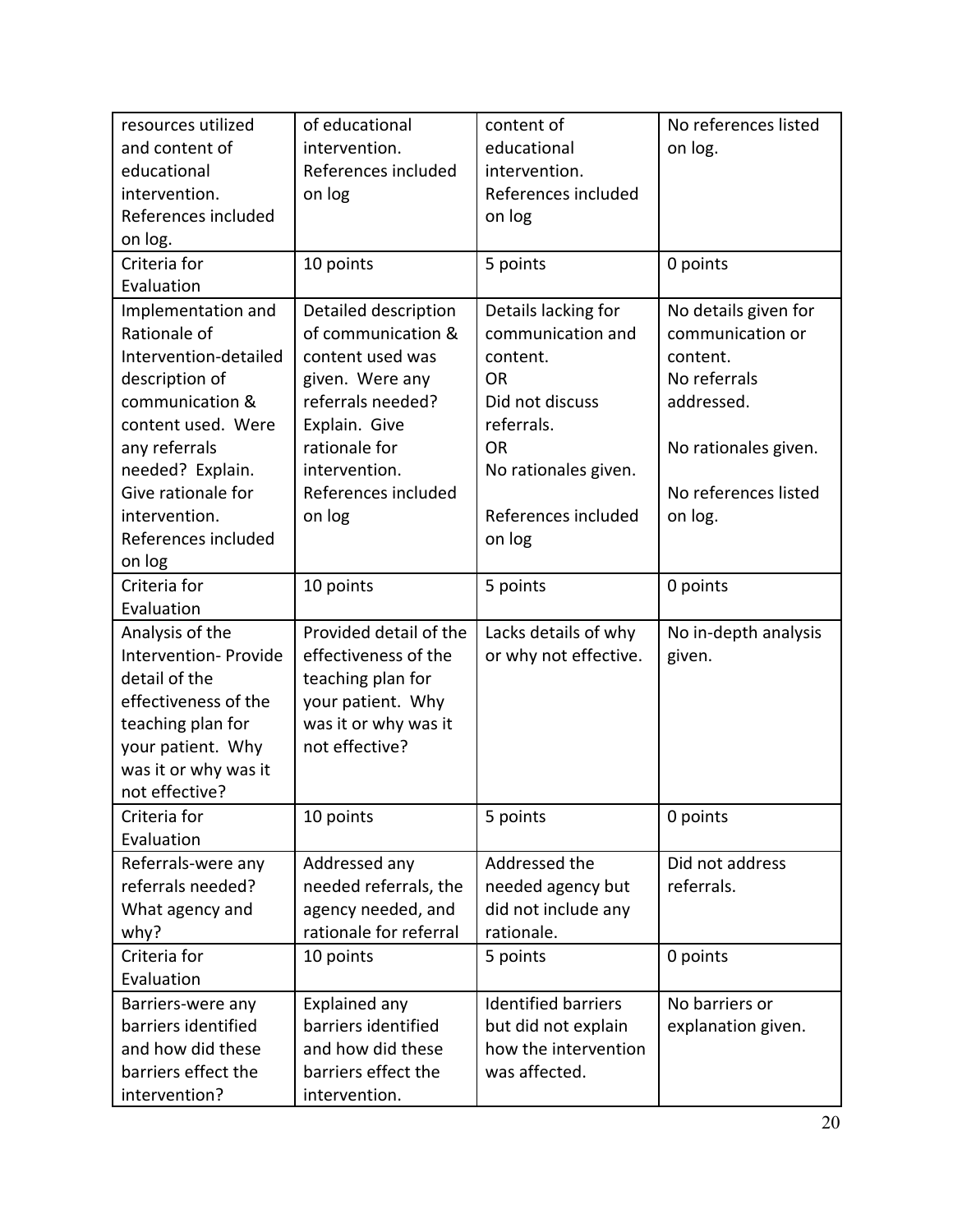| Criteria for<br>Evaluation                                                                                                                                    | 15 points                                                                                                                                                                    | 8 points                                                                                                                                               | 0 points                                               |
|---------------------------------------------------------------------------------------------------------------------------------------------------------------|------------------------------------------------------------------------------------------------------------------------------------------------------------------------------|--------------------------------------------------------------------------------------------------------------------------------------------------------|--------------------------------------------------------|
| Evaluation of<br>experience-look back<br>at the experience<br>and think about what<br>worked, what you<br>would change, and<br>why. What would<br>you change? | Gave in-depth<br>reflection of<br>practicum<br>experience.<br>Successes and short-<br>comings were<br>addressed.<br>Student addressed<br>changes that would<br>like to make. | Reflection not in-<br>depth<br><b>OR</b><br>Successes and Short<br>comings were not<br>addressed<br><b>OR</b><br>Needed changes<br>were not addressed. | No reflection given<br>No needed changes<br>addressed. |
| <b>Total Points</b>                                                                                                                                           | 100                                                                                                                                                                          | 46                                                                                                                                                     |                                                        |

Associated student learning outcomes: Examine the underlying causes of physical changes associated with the aging process. Comprehend the expected competencies of the professional nurse in providing care to the older adult across the wellness/illness continuum. Analyze strategies used in the health assessment, promotion, restoration, and maintenance of the older adult.

# **Online Discussion 4 – End of Life (50 points)**

Read chapters 26, 27, and 28. Explain the difference between euthanasia and palliative care. Provide your thoughts on the topic from the perspective of a health care professional. Provide your thoughts on the topic from a patient's (or patient's relative) perspective. Respond respectfully to your peers. Note the different due dates for the initial post, your responses to peers, and your answer to peer question. Follow the rubric.

| <b>Criteria for Evaluation</b>   | 20 points          | 10 points             | 0 points              |
|----------------------------------|--------------------|-----------------------|-----------------------|
| Initial Post - Content: Explain  | The initial post   | The initial post does | The difference        |
| the difference between           | explained the      | not fully explain the | between euthanasia    |
| euthanasia and palliative care.  | difference between | difference between    | and palliative care   |
| <b>AND</b>                       | euthanasia and     | euthanasia and        | was not discussed.    |
| Provide your thoughts on         | palliative care.   | palliative care.      | Thoughts from both    |
| euthanasia and palliative care   | The initial post   | The initial post does | perspectives were not |
| from the perspective of a health | discusses your     | not clearly discuss   | given.                |

## **Online Discussion Rubric – End of Life**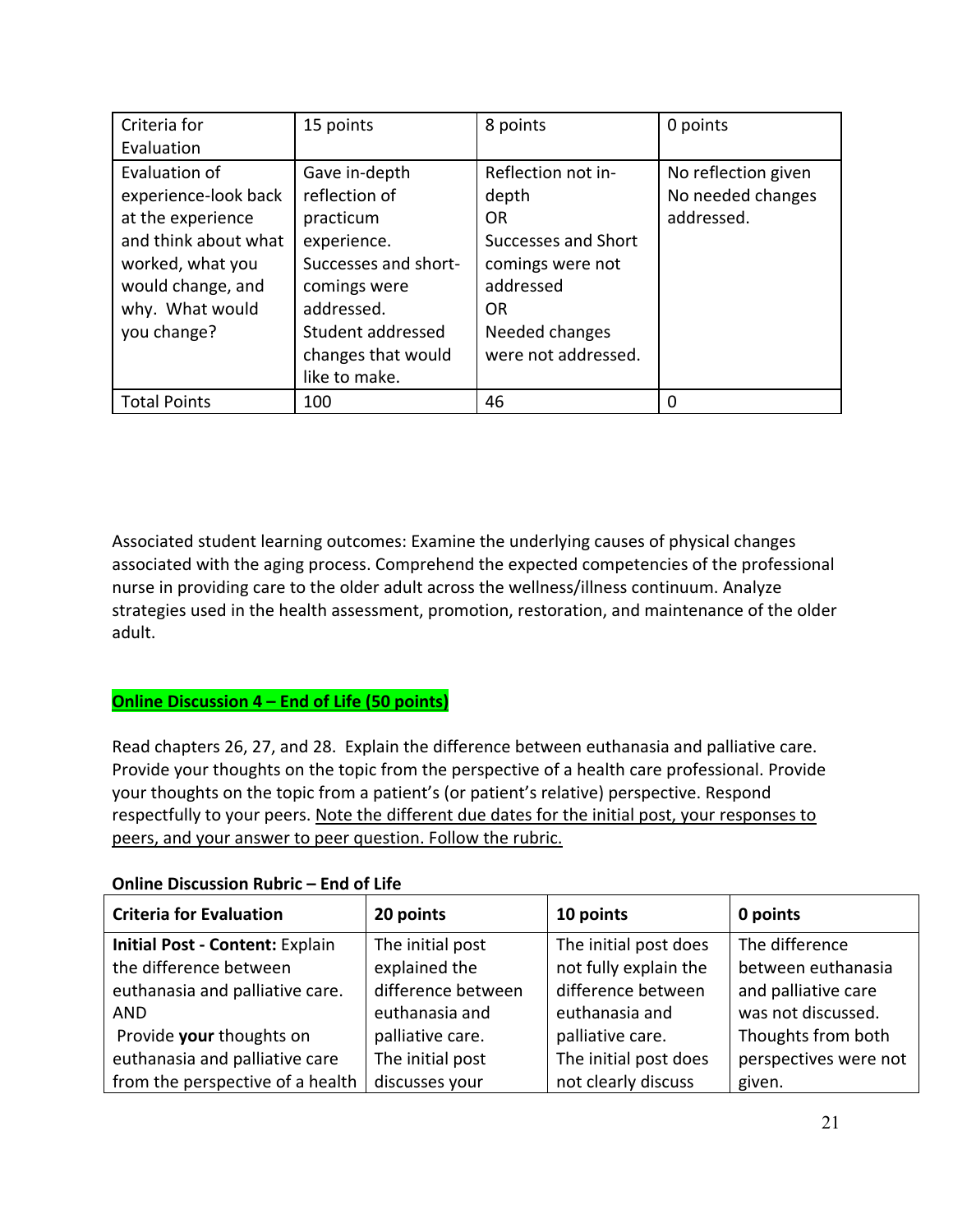| care professional.<br><b>AND</b><br>Provide your thoughts on the<br>topic from a patient's (or<br>patient's relative) perspective.<br>The initial post must contain<br>350 words or more (excluding<br>references). References must<br>include the textbook, scholarly<br>articles, and reliable websites.                  | thoughts on the topic<br>from the perspective<br>of a health care<br>professional.<br><b>AND</b><br>The initial post<br>discusses your<br>thoughts on the topic<br>from a patient's (or<br>patient's relative)<br>perspective.<br>The initial post<br>contains more than<br>350 words and<br>references include<br>the textbook. | your thoughts on the<br>topic from a health<br>care professional<br>perspective and/or<br>from a patient's (or<br>patient's relative)<br>perspective.<br>The initial post<br>contains less than<br>350 words and/or<br>references do not<br>include the textbook,<br>scholarly articles, or<br>reliable websites.                               | No references, or the<br>initial post was 48<br>hours late.                                                                                                                        |
|-----------------------------------------------------------------------------------------------------------------------------------------------------------------------------------------------------------------------------------------------------------------------------------------------------------------------------|----------------------------------------------------------------------------------------------------------------------------------------------------------------------------------------------------------------------------------------------------------------------------------------------------------------------------------|-------------------------------------------------------------------------------------------------------------------------------------------------------------------------------------------------------------------------------------------------------------------------------------------------------------------------------------------------|------------------------------------------------------------------------------------------------------------------------------------------------------------------------------------|
| <b>Criteria for Evaluation</b>                                                                                                                                                                                                                                                                                              | 20 points                                                                                                                                                                                                                                                                                                                        | 10 points                                                                                                                                                                                                                                                                                                                                       | 0 points                                                                                                                                                                           |
| Comment on the initial post of<br>2 other students. Your<br>comments should include<br>supporting rationales and/or<br>constructive suggestions and<br>ideas.<br>Each of the 2 responses must<br>contain 100 words or more.<br>References must include the<br>textbook, scholarly articles,<br>and/or reliable web sources. | Both responses<br>include supporting<br>rationales and/or<br>constructive<br>suggestions and<br>ideas.<br>Both response posts<br>contain at least 100<br>words and are made<br>by the due date.<br>References include<br>the textbook,<br>scholarly articles,<br>and/or reliable web<br>sources.                                 | Responses do not<br>include supporting<br>rationales and/or<br>constructive<br>suggestions/ideas.<br>Less than 2 responses<br>and/or<br>Responses were 24<br>hours late.<br>and/or<br>Responses contain<br>less than 100 words<br>each.<br>References do not<br>include the textbook,<br>scholarly articles,<br>and/or reliable web<br>sources. | No supportive<br>rationales or<br>constructive<br>suggestions/ideas<br>were included.<br>Responses to peers<br>were more than 48<br>hours late.<br>No references were<br>included. |
| <b>Criteria for Evaluation</b>                                                                                                                                                                                                                                                                                              | 10 points                                                                                                                                                                                                                                                                                                                        | 5 points                                                                                                                                                                                                                                                                                                                                        | 0 points                                                                                                                                                                           |
| Grammar/Spelling/APA: No<br>grammatical and/or spelling<br>errors in all posts.                                                                                                                                                                                                                                             | No grammatical or<br>spelling errors. In-<br>text citations and                                                                                                                                                                                                                                                                  | 1-4 grammatical or<br>spelling errors<br>and/or                                                                                                                                                                                                                                                                                                 | More than 4<br>grammatical or<br>spelling errors                                                                                                                                   |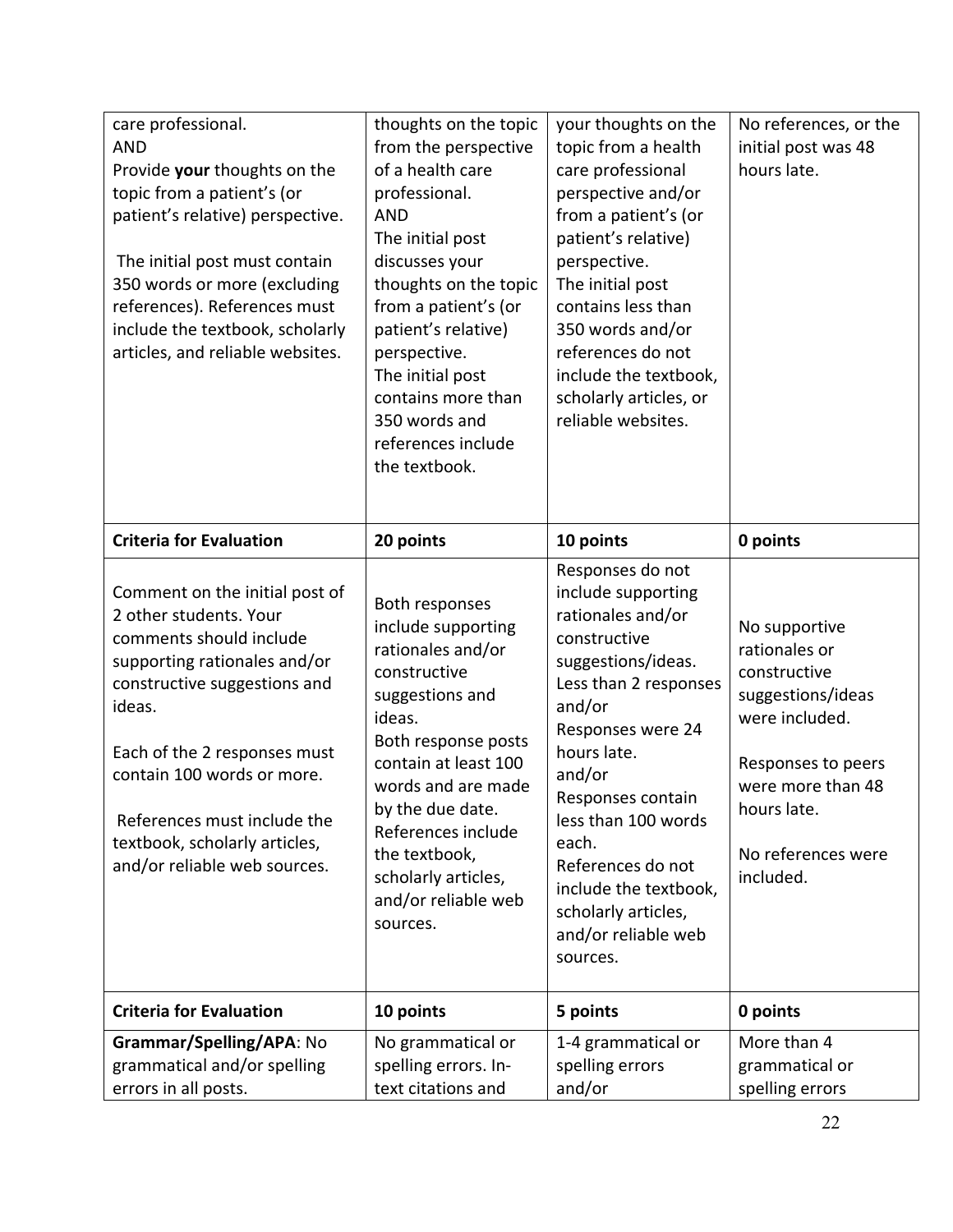| In-text citations and references | references are      | 1-4 APA errors in the | and/or                |
|----------------------------------|---------------------|-----------------------|-----------------------|
| are consistent with APA          | consistent with APA | in-text citations and | more than 4 APA       |
| guidelines.                      | guidelines.         | /or references.       | errors in the in-text |
|                                  |                     |                       | citations and/or      |
|                                  |                     |                       | references.           |
| <b>Total</b>                     | 50                  | 30                    |                       |

Associated student learning outcomes: Examine the underlying causes of physical changes associated with the aging process. Explore the major psychological and sociological theories of aging. Comprehend the expected competencies of the professional nurse in providing care to the older adult across the wellness/illness continuum. Analyze strategies used in the health assessment, promotion, restoration, and maintenance of the older adult.

# **Assignment 5 – Faith and Community Practicum Experience (100 points)**

Conclude relationship with patient. Follow-up on any needs or questions. Refer any needs to BSHW Faith In Community Staff.

| Criteria For          | 18 points                   | 9 points               | 0 points               |
|-----------------------|-----------------------------|------------------------|------------------------|
| Evaluation            |                             |                        |                        |
| The student           | The student gives           | The student gives      | The student gives      |
| compares the          | detailed reflection of      | superficial reflection | vague to no            |
| thoughts regarding    | thoughts of about           | of thoughts of about   | reflection of thoughts |
| the Faith In          | the Faith In                | the Faith In           | of about the Faith In  |
| Community             | Community                   | Community              | Community              |
| Experience at the     | assignment at the           | assignment at the      | assignment at the      |
| beginning and ending  | beginning and ending        | beginning and ending   | beginning and ending   |
| of the course.        | of the course. Bias         | of the course. Bias    | of the course. No      |
|                       | toward the                  | toward the             | bias toward the        |
|                       | assignment is               | assignment is          | assignment is          |
|                       | addressed.                  | addressed.             | addressed.             |
|                       |                             |                        |                        |
| Criteria for          | 18 points                   | 9 points               | 0 points               |
| Evaluation            |                             |                        |                        |
| The student           | The student                 | The student            | No accomplishments     |
| identified the        | identified the              | identified the         | are defined or         |
| greatest              | greatest                    | greatest               | explained.             |
| accomplishment of     | accomplishment of           | accomplishment of      |                        |
| the relationship with | the relationship with       | the relationship with  |                        |
| the Faith In          | the Faith In                | the Faith In           |                        |
| Community client.     | Community client.           | Community client.      |                        |
|                       | <b>Examples and details</b> | Examples and details   |                        |
|                       | are explained.              | are not well defined.  |                        |
|                       |                             |                        |                        |
| Criteria for          | 18 points                   | 9 points               | 0 points               |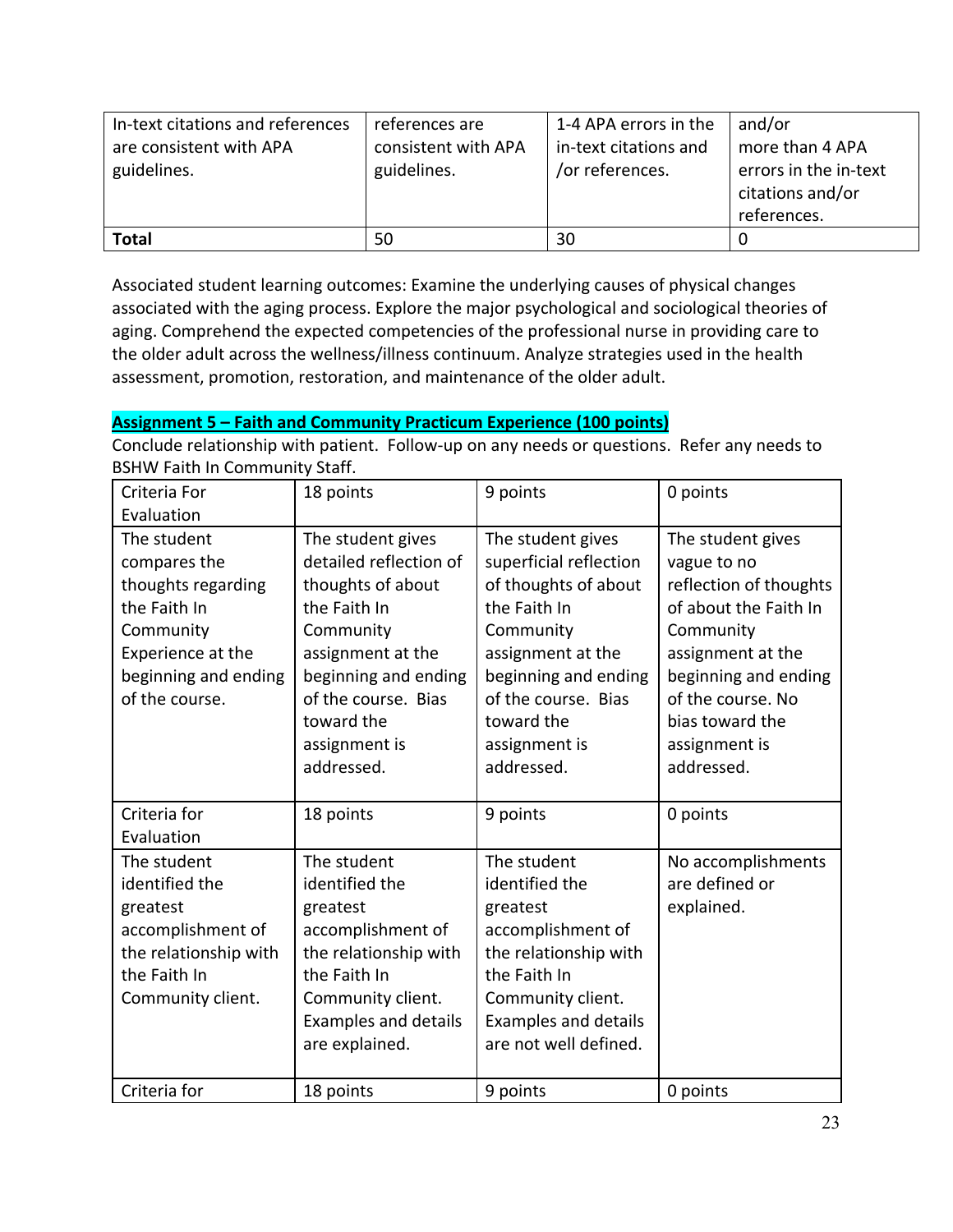| Evaluation                                                                                                                                                                                        |                                                                                                                                                                                                   |                                                                                                                                                                                                          |                                                                                                      |
|---------------------------------------------------------------------------------------------------------------------------------------------------------------------------------------------------|---------------------------------------------------------------------------------------------------------------------------------------------------------------------------------------------------|----------------------------------------------------------------------------------------------------------------------------------------------------------------------------------------------------------|------------------------------------------------------------------------------------------------------|
| The student<br>identified the<br>greatest frustration<br>of the relationship<br>with the Faith In<br>Community client.<br>The student<br>identifies<br>interventions to<br>correct the situation. | The student<br>identified the<br>greatest frustration<br>of the relationship<br>with the Faith In<br>Community client.<br>The student<br>identifies<br>interventions to<br>correct the situation. | The student<br>identified the<br>greatest frustration<br>of the relationship<br>with the Faith In<br>Community client.<br>The student does not<br>identify interventions<br>to correct the<br>situation. | No frustrations or<br>interventions<br>addressed.                                                    |
| Criteria for<br>Evaluation                                                                                                                                                                        | 18 points                                                                                                                                                                                         | 9 points                                                                                                                                                                                                 | 0 points                                                                                             |
| The student<br>identifies how the<br><b>Faith In Community</b><br>experience will<br>change their nursing<br>practice.                                                                            | The student<br>identifies how the<br><b>Faith In Community</b><br>experience will<br>change their nursing<br>practice. Detail and<br>examples are given.                                          | The student<br>identifies how the<br><b>Faith In Community</b><br>experience will<br>change their nursing<br>practice. Few details<br>or examples are<br>given.                                          | No changes to<br>practice identified.<br>No details or<br>examples provided.                         |
| Criteria for<br>Evaluation                                                                                                                                                                        | 18 points                                                                                                                                                                                         | 9 points                                                                                                                                                                                                 | 0 points                                                                                             |
| The student<br>identifies ways the<br><b>Faith In Community</b><br>Experience can be<br>made more valuable<br>to TAMUCT students.                                                                 | The student<br>identifies (in detail)<br>ways the Faith In<br>Community<br>Experience can be<br>made more valuable<br>to TAMUCT students.                                                         | The student<br>identifies ways the<br><b>Faith In Community</b><br>Experience can be<br>made more valuable<br>to TAMUCT students.<br>Little detail is given.                                             | No suggestions for<br>improvement given.                                                             |
| Criteria for<br>Evaluation                                                                                                                                                                        | 10 points                                                                                                                                                                                         | 5 points                                                                                                                                                                                                 | 0 points                                                                                             |
| Paper is 1.5-2 pages<br>long.<br>Double spaced.<br>Correct Grammar<br>and punctuation.<br><b>Total Points</b>                                                                                     | Paper is 1.5-2 pages<br>long.<br>Double spaced.<br>Correct Grammar<br>and punctuation.<br>100                                                                                                     | Paper is 1.25-1.5<br>pages long<br>Double spaced.<br>$2 - 3$<br>grammar/punctuatio<br>n errors.<br>50                                                                                                    | Paper 0-1 pages long.<br>Paper not double<br>spaced.<br>Many<br>grammar/punctuatio<br>n errors.<br>0 |
|                                                                                                                                                                                                   |                                                                                                                                                                                                   |                                                                                                                                                                                                          |                                                                                                      |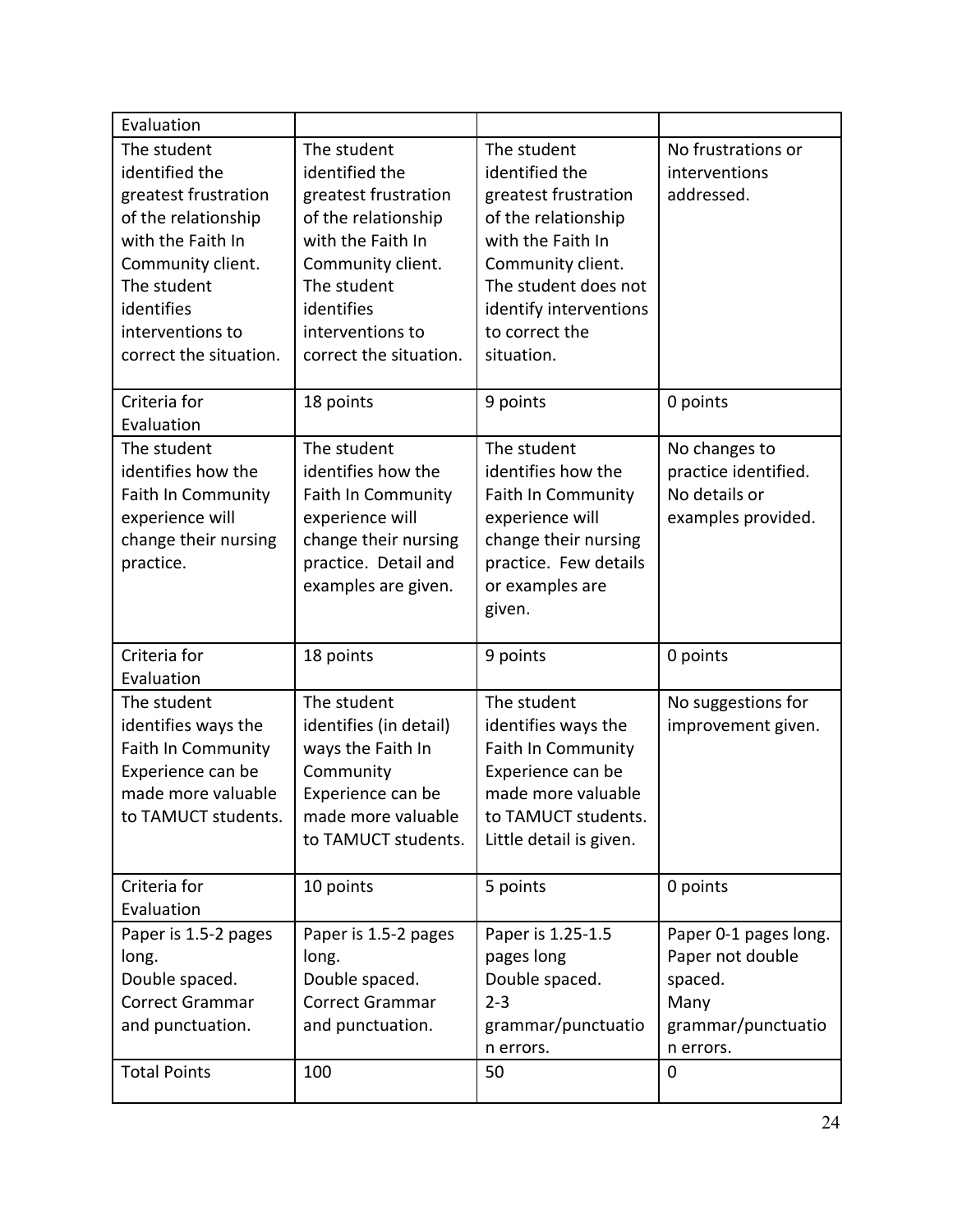# **Practicum Field Work**

This course will require 15 hours of field work to meet the learning outcomes. The hours worked on the educational intervention preparation and orientation to the program is included in the 15 hours. You may go over the 15 hours, but you must meet the minimum 15-hours for successful completion of this course.

| Week | Dates<br>and<br>Times of<br>Contact<br>With<br>Client | Dates and Times of<br>Research/Education<br>Construction | Topic of<br>Discussion/Education/Comments<br>Work Performed on Teaching Plan | Hour<br>Total<br>for the<br>Week |
|------|-------------------------------------------------------|----------------------------------------------------------|------------------------------------------------------------------------------|----------------------------------|
|      |                                                       |                                                          |                                                                              |                                  |
|      |                                                       |                                                          |                                                                              |                                  |
|      |                                                       |                                                          |                                                                              |                                  |
|      |                                                       |                                                          |                                                                              |                                  |
|      |                                                       |                                                          |                                                                              |                                  |
|      |                                                       |                                                          |                                                                              |                                  |
|      |                                                       |                                                          |                                                                              |                                  |
|      |                                                       |                                                          |                                                                              |                                  |
|      |                                                       |                                                          | <b>Total Practicum Hours</b>                                                 |                                  |

All student grades will be posted in Canvas Grade book. Students should monitor their grades often and report discrepancies to the faculty.

**4 Discussions: 200 points 5 Practicum Field Work Assignments: 500 points 1 Papers: 150 points Other assignments: 150 points Total possible points: 1,000**

**A grade of "C" or higher is needed to pass the course.**

| A (90-100%) | 900-1000 points |
|-------------|-----------------|
| B (80-89%)  | 899-800 points  |
| C (70-79%)  | 799-700 points  |
| $D(60-69%)$ | 699-600 points  |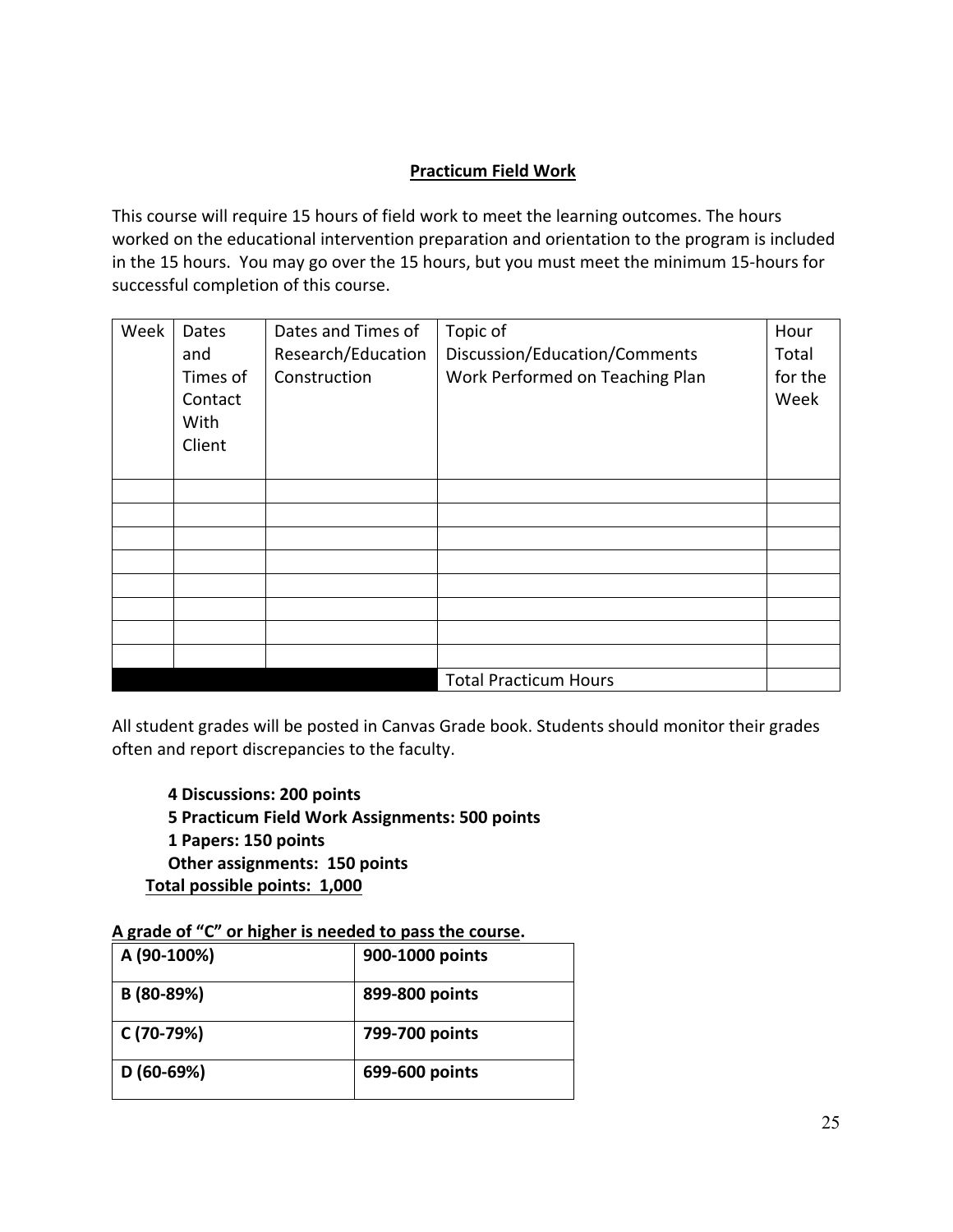| F (59% and below) | 599 points and below |
|-------------------|----------------------|
|-------------------|----------------------|

#### **Grading Policies**

Online learning requires students to be very self-disciplined. For this course, Monday will

be considered the first class day. Initial discussion board postings are due on Thursday of the appropriate week with responses due by the following Sunday at 2355. All other assignments such as quizzes and written work will be due by midnight (2355) on Sunday of that module week. Ten percent will be taken off for each day for late submissions and will not be accepted after three days.

#### **Statement on Late Assignments**.

Assignments are due on the date and time outlined in the course schedule and syllabus. A 10% deduction will be taken for each day an assignment is past the due date. After three days (72 hours), a grade of 0 will be entered into the gradebook for that assignment. This includes all quizzes, discussion boards, and any other written work in the course. Exceptions will be granted at faculty discretion and only if arrangements were made prior to the due date.

Since this is a three semester credit hour course, expect to spend at least three hours a week on your computer and reading. Study time and time for assignment completion will be in addition to that time. The course should be accessed on Canvas at least 3-4 times a week.

Quizzes for this course are used as "learnings" more than testing knowledge. You will have an unlimited amount of time to complete, but only one attempt. So, plan ahead, complete the readings first, and set aside time to complete the quiz.

Be sure to submit assignments, discussions, or any other types of assignments in the correct place as directed.

#### **COURSE OUTLINE AND CALENDAR**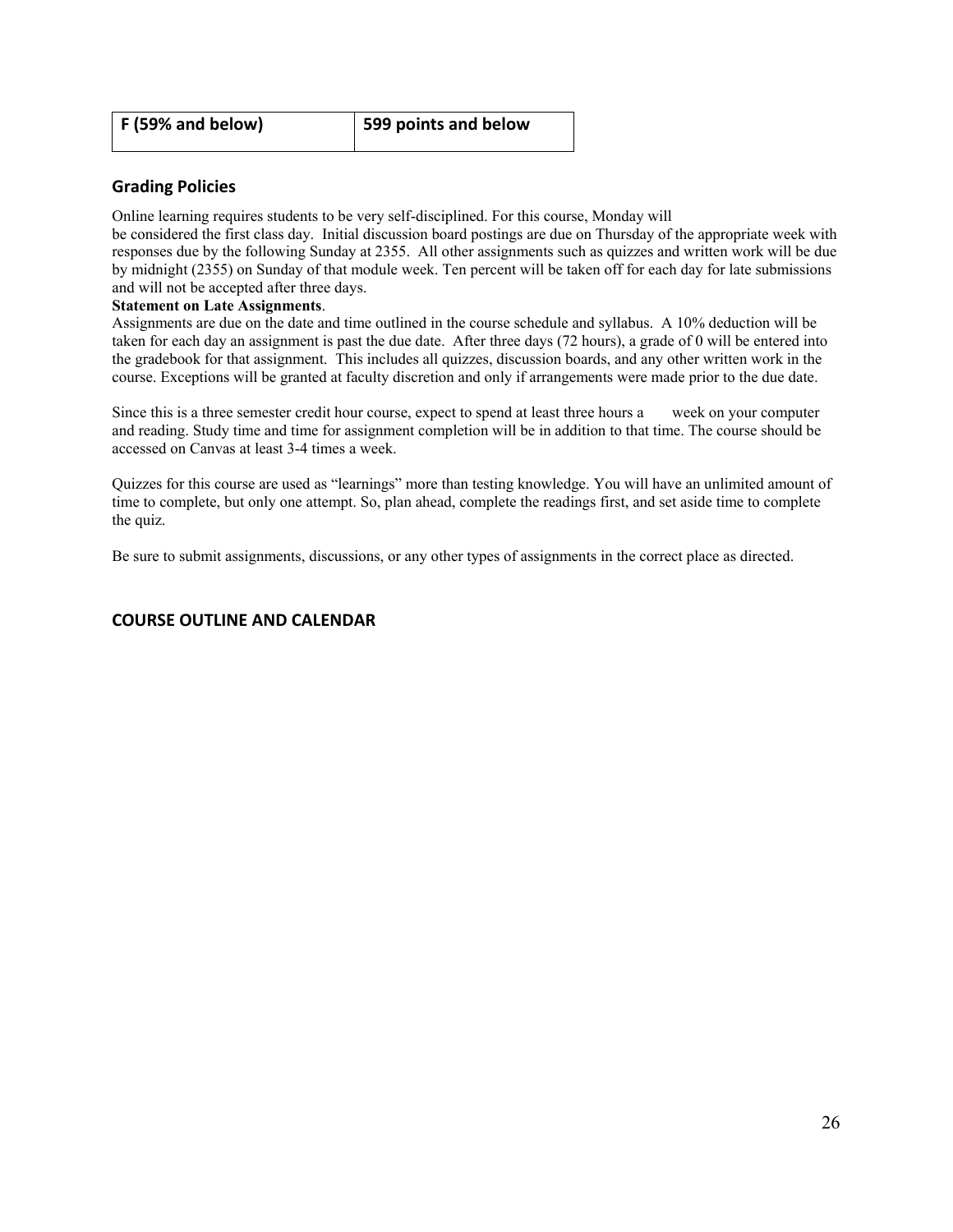| <b>Module</b>  | <b>Assignment</b>                                                                             | <b>Pts</b>   | <b>Due Date</b><br>All assignments are due at<br>11:55 PM CST |
|----------------|-----------------------------------------------------------------------------------------------|--------------|---------------------------------------------------------------|
| 1              | <b>Meet and Greet Posting</b>                                                                 | 50           | June 12                                                       |
|                | <b>Orientation to Faith in Community Program</b>                                              | 50           | June 12                                                       |
|                | <b>HIPPA Training</b>                                                                         | $\mathbf C$  | June 12                                                       |
|                | Discussion 1 - Cross-Cultural Initial Post<br><b>Cross-Cultural Responses</b>                 | 50           | June 9<br>June 12                                             |
|                | <b>Escape Room Assignment</b>                                                                 | 50           | June 19                                                       |
|                | <b>Practicum Assignment1-Introductions/General</b><br><b>Assessment</b>                       | 100          | June 19                                                       |
| $\overline{2}$ | Discussion 2 - Medication Regimen/Substance Abuse<br><b>Initial Post</b>                      | 50           | June 23                                                       |
|                | <b>Medication Regimen/Substance Abuse</b><br><b>Responses</b>                                 |              | June 26                                                       |
|                | <b>Practicum Assignment 2- Safe Medication Usage</b>                                          | 100          | July 3                                                        |
| 3              | Discussion 3 - Theoretical Frameworks Initial Post<br><b>Theoretical Frameworks Responses</b> | 50           | July 7<br>July 10                                             |
|                | <b>Practicum Assignment 3-Home Environmental</b><br><b>Assessment</b>                         | 100          | July 10                                                       |
|                | Paper - Neurocognitive Disorders and Communication                                            | 150          | July 17                                                       |
| 4              | Discussion 4 – End of Life Initial Post<br><b>End of Life Responses</b>                       | 50           | July 21<br>July 24                                            |
|                | <b>Practicum Assignment 4-Cognitive Changes</b>                                               | 100          | July 24                                                       |
|                | <b>Practicum Assignment 5-Conclude Relationship</b>                                           | 100          | July 29                                                       |
|                | Field Work Log (15 hours)<br>** Must be all 15-hours to pass the course**                     | $\mathsf{C}$ | July 29                                                       |
|                | <b>Course Evaluation/Total Points</b>                                                         | 1000         |                                                               |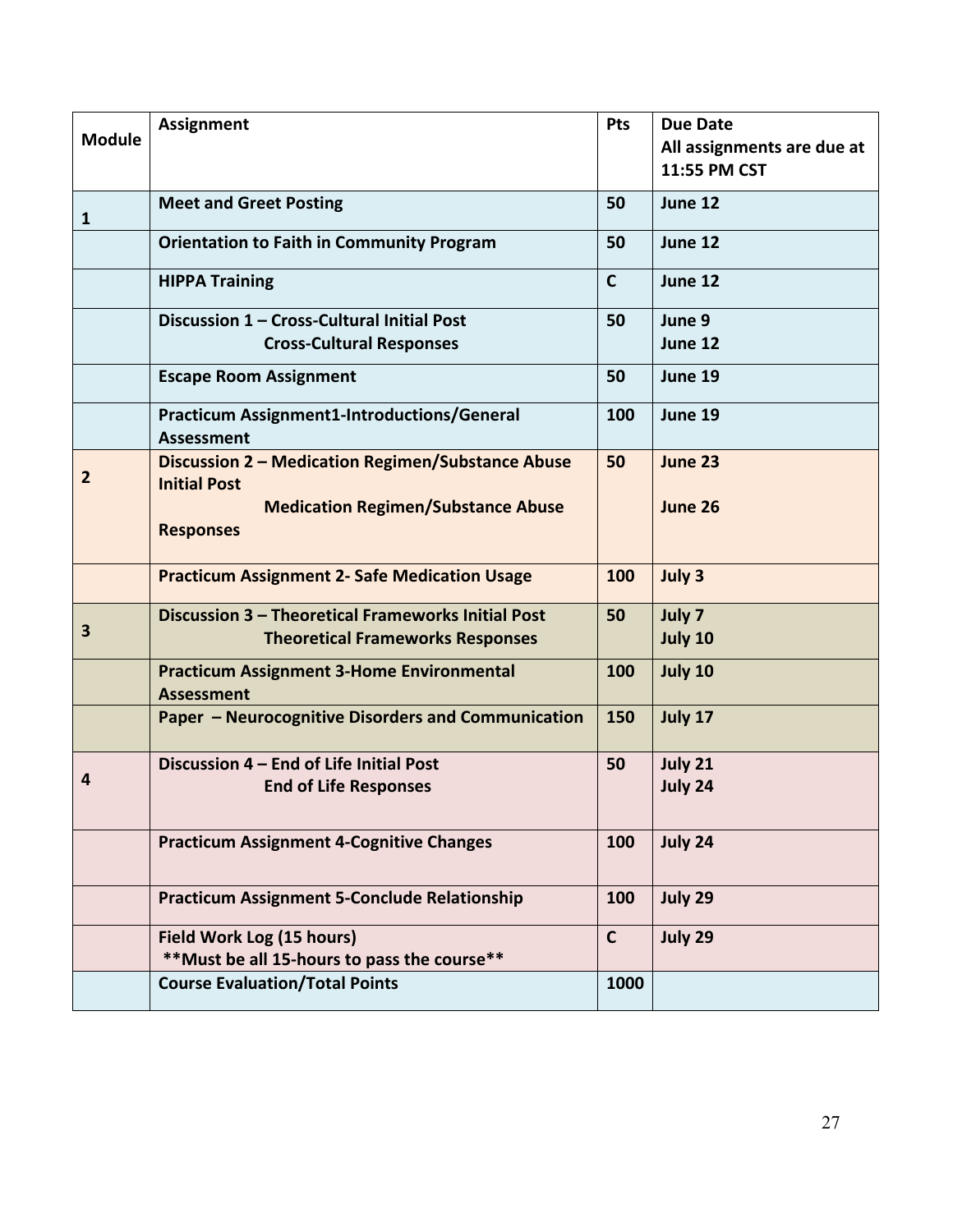#### **Important University Dates**

*https://www.tamuct.edu/registrar/docs/21-22Academic-Calendar.pdf*

#### **TECHNOLOGY REQUIREMENTS AND SUPPORT**

#### **Technology Requirements**

This course will use the A&M-Central Texas Instructure Canvas learning management system. **We strongly recommend the latest versions of Chrome or Firefox browsers. Canvas no longer supports any version of Internet Explorer.**

Logon to A&M-Central Texas Canvas [https://tamuct.instructure.com/] or access Canvas through the TAMUCT Online link in myCT [https://tamuct.onecampus.com/]. You will log in through our Microsoft portal.

Username: Your MyCT email address. Password: Your MyCT password

## **Canvas Support**

Use the Canvas Help link, located at the bottom of the left-hand menu, for issues with Canvas. You can select "Chat with Canvas Support," submit a support request through "Report a Problem," or call the Canvas support line: 1-844-757-0953.

For issues related to course content and requirements, contact your instructor.

## **Online Proctored Testing**

A&M-Central Texas uses Proctorio for online identity verification and proctored testing. This service is provided at no direct cost to students. If the course requires identity verification or proctored testing, the technology requirements are: Any computer meeting the minimum computing requirements, plus web camera, speaker, and microphone (or headset). Proctorio also requires the Chrome web browser with their custom plug in.

#### **Other Technology Support**

For log-in problems, students should contact Help Desk Central, 24 hours a day, 7 days a week

Email: [helpdesk@tamu.edu](mailto:helpdesk@tamu.edu) Phone: (254) 519-5466 [Web Chat:](http://hdc.tamu.edu/) [http://hdc.tamu.edu] *Please let the support technician know you are an A&M-Central Texas student.*

## **UNIVERSITY RESOURCES, PROCEDURES, AND GUIDELINES**

#### **Drop Policy**

If you discover that you need to drop this class, you must complete the [Drop Request](https://federation.ngwebsolutions.com/sp/startSSO.ping?PartnerIdpId=https://eis-prod.ec.tamuct.edu:443/samlsso&SpSessionAuthnAdapterId=tamuctDF&TargetResource=https%3a%2f%2fdynamicforms.ngwebsolutions.com%2fSubmit%2fStart%2f53b8369e-0502-4f36-be43-f02a4202f612) Dynamic Form through Warrior Web.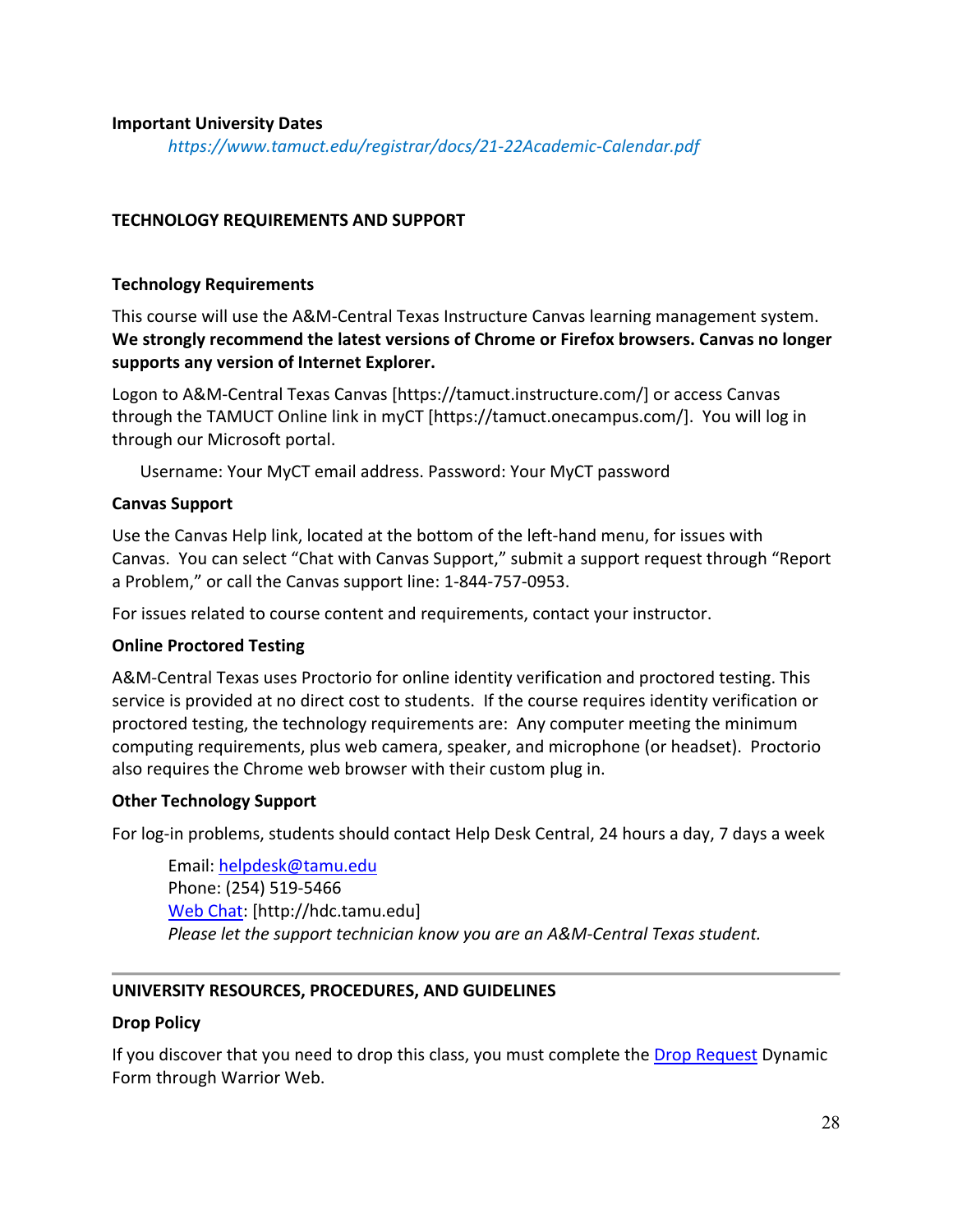[https://federation.ngwebsolutions.com/sp/startSSO.ping?PartnerIdpId=https://eisprod.ec.tamuct.edu:443/samlsso&SpSessionAuthnAdapterId=tamuctDF&TargetResource=https%3a %2f%2fdynamicforms.ngwebsolutions.com%2fSubmit%2fStart%2f53b8369e-0502-4f36-be43 f02a4202f612].

Faculty cannot drop students; this is always the responsibility of the student. The Registrar's Office will provide a deadline on the Academic Calendar for which the form must be completed. Once you submit the completed form to the Registrar's Office, you must go into Warrior Web and confirm that you are no longer enrolled. If you still show as enrolled, FOLLOW-UP with the Registrar's Office immediately. You are to attend class until the procedure is complete to avoid penalty for absence. Should you miss the drop deadline or fail to follow the procedure, you will receive an F in the course, which may affect your financial aid and/or VA educational benefits.

# **Academic Integrity**

Texas A&M University-Central Texas values the integrity of the academic enterprise and strives for the highest standards of academic conduct. A&M-Central Texas expects its students, faculty, and staff to support the adherence to high standards of personal and scholarly conduct to preserve the honor and integrity of the creative community. Any deviation by students from this expectation may result in a failing grade for the assignment and potentially a failing grade for the course. All academic misconduct concerns will be referred to the Office of Student Conduct. When in doubt on collaboration, citation, or any issue, please contact your instructor before taking a course of action.

For more [information](https://nam04.safelinks.protection.outlook.com/?url=https%3A%2F%2Fwww.tamuct.edu%2Fstudent-affairs%2Fstudent-conduct.html&data=04%7C01%7Clisa.bunkowski%40tamuct.edu%7Ccfb6e486f24745f53e1a08d910055cb2%7C9eed4e3000f744849ff193ad8005acec%7C0%7C0%7C637558437485252160%7CUnknown%7CTWFpbGZsb3d8eyJWIjoiMC4wLjAwMDAiLCJQIjoiV2luMzIiLCJBTiI6Ik1haWwiLCJXVCI6Mn0%3D%7C1000&sdata=yjftDEVHvLX%2FhM%2FcFU0B99krV1RgEWR%2BJ%2BhvtoR6TYk%3D&reserved=0) regarding the Student Conduct process, [https://www.tamuct.edu/student-affairs/student-conduct.html].

If you know of potential honor violations by other students, you may [submit](https://nam04.safelinks.protection.outlook.com/?url=https%3A%2F%2Fcm.maxient.com%2Freportingform.php%3FTAMUCentralTexas%26layout_id%3D0&data=04%7C01%7Clisa.bunkowski%40tamuct.edu%7Ccfb6e486f24745f53e1a08d910055cb2%7C9eed4e3000f744849ff193ad8005acec%7C0%7C0%7C637558437485262157%7CUnknown%7CTWFpbGZsb3d8eyJWIjoiMC4wLjAwMDAiLCJQIjoiV2luMzIiLCJBTiI6Ik1haWwiLCJXVCI6Mn0%3D%7C1000&sdata=CXGkOa6uPDPX1IMZ87z3aZDq2n91xfHKu4MMS43Ejjk%3D&reserved=0) a report, [https://cm.maxient.com/reportingform.php?TAMUCentralTexas&layout\_id=0].

# **Academic Accommodations**

At Texas A&M University-Central Texas, we value an inclusive learning environment where every student has an equal chance to succeed and has the right to a barrier-free education. The Warrior Center for Student Success, Equity and Inclusion is responsible for ensuring that students with a disability receive equal access to the university's programs, services and activities. If you believe you have a disability requiring reasonable accommodations, please contact the Office of Access and Inclusion, WH-212; or call (254) 501-5836. Any information you provide is private and confidential and will be treated as such.

For more information, please visit our [Access & Inclusion](https://tamuct.instructure.com/courses/717) Canvas page (log-in required) [https://tamuct.instructure.com/courses/717]

# **Important information for Pregnant and/or Parenting Students**

Texas A&M University-Central Texas supports students who are pregnant and/or parenting. In accordance with requirements of Title IX and related guidance from US Department of Education's Office of Civil Rights, the Dean of Student Affairs' Office can assist students who are pregnant and/or parenting in seeking accommodations related to pregnancy and/or parenting. Students should seek out assistance as early in the pregnancy as possible. For more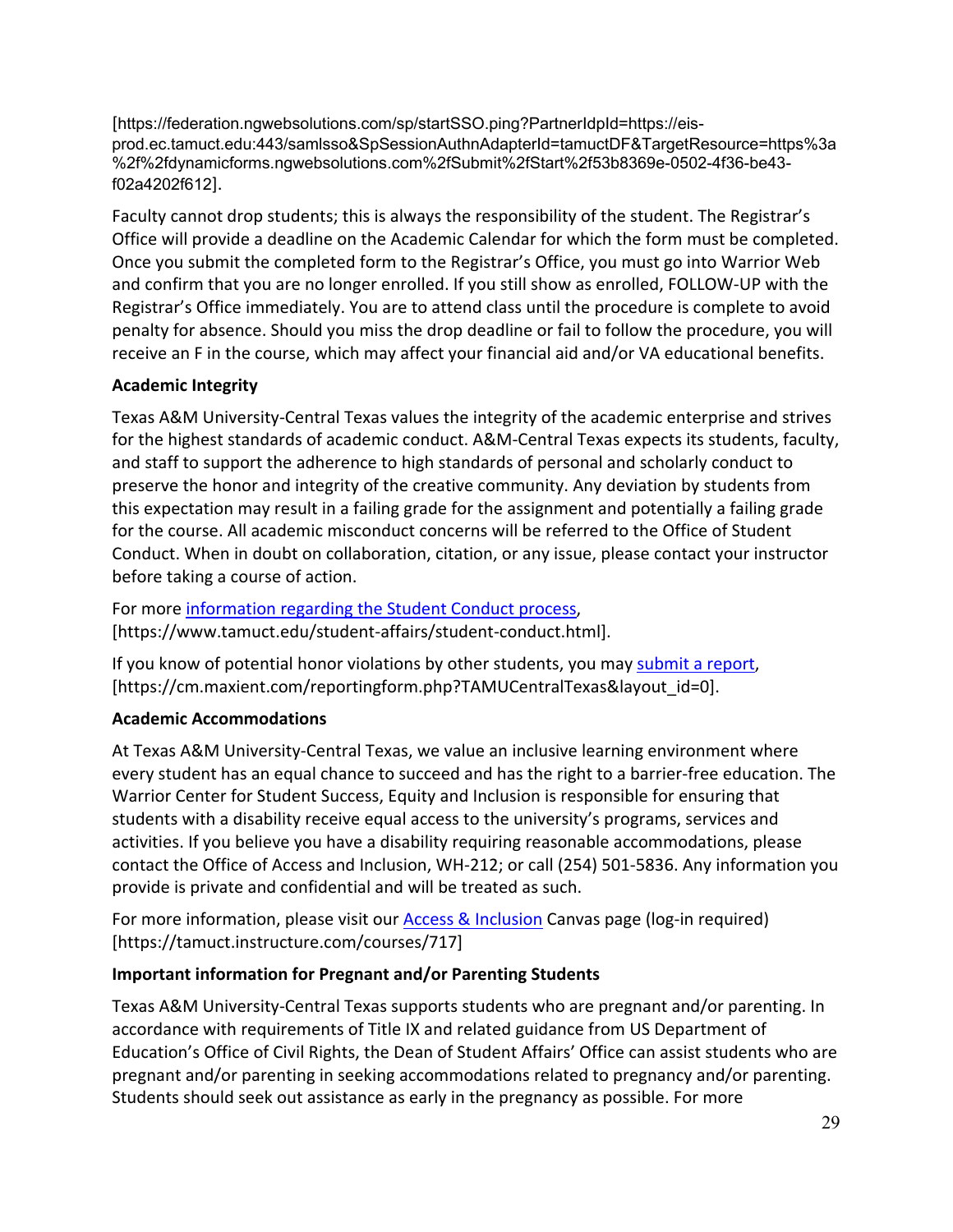information, please visit [Student Affairs](https://www.tamuct.edu/student-affairs/pregnant-and-parenting-students.html) [https://www.tamuct.edu/student-affairs/pregnantand-parenting-students.html]. Students may also contact the institution's Title IX Coordinator. If you would like to read more about these [requirements and guidelines](http://www2.ed.gov/about/offices/list/ocr/docs/pregnancy.pdf) online, please visit the website [http://www2.ed.gov/about/offices/list/ocr/docs/pregnancy.pdf].

Title IX of the Education Amendments Act of 1972 prohibits discrimination on the basis of sex and gender–including pregnancy, parenting, and all related conditions. A&M-Central Texas is able to provide flexible and individualized reasonable accommodation to pregnant and parenting students. All pregnant and parenting students should contact the Associate Dean in the Division of Student Affairs at (254) 501-5909 to seek out assistance. Students may also contact the University's Title IX Coordinator.

# **Tutoring**

Tutoring is available to all A&M-Central Texas students, both virtually and in-person. Student success coaching is available online upon request.

If you have a question, are interested in becoming a tutor, or in need of success coaching contact the Warrior Center for Student Success, Equity and Inclusion at (254) 501-5836, visit the Warrior Center at 212 Warrior Hall, or by emailing [WarriorCenter@tamuct.edu.](mailto:WarriorCenter@tamuct.edu)

To schedule tutoring sessions and view tutor availability, please visit Tutor [Matching](https://tutormatchingservice.com/TAMUCT) [Services](https://tutormatchingservice.com/TAMUCT) [https://tutormatchingservice.com/TAMUCT] or visit the Tutoring Center in 111 Warrior Hall.

Chat live with a remote tutor 24/7 for almost any subject from on your computer! Tutor.com is an online tutoring platform that enables A&M-Central Texas students to log in and receive online tutoring support at no additional cost. This tool provides tutoring in over 40 subject areas except writing support. Access Tutor.com through Canvas.

# **University Writing Center**

Located in Warrior Hall 416, the University Writing Center (UWC) at Texas A&M University– Central Texas (A&M–Central Texas) is a free service open to all A&M–Central Texas students. For the Summer 2022 semester, the hours of operation are from 10:00 a.m.-4:00 p.m. Monday thru Thursday in Warrior Hall 416 (with online tutoring available every hour as well) with satellite hours available online only Monday thru Thursday from 6:00-9:00 p.m. and most Saturdays from 12:00-3:00 p.m.

Tutors are prepared to help writers of all levels and abilities at any stage of the writing process. While tutors will not write, edit, or grade papers, they will assist students in developing more effective composing practices. By providing a practice audience for students' ideas and writing, our tutors highlight the ways in which they read and interpret students' texts, offering guidance and support throughout the various stages of the writing process. In addition, students may work independently in the UWC by checking out a laptop that runs the Microsoft Office suite and connects to WIFI, or by consulting our resources on writing, including all of the relevant style guides. Whether you need help brainstorming ideas, organizing an essay, proofreading, understanding proper citation practices, or just want a quiet place to work, the UWC is here to help!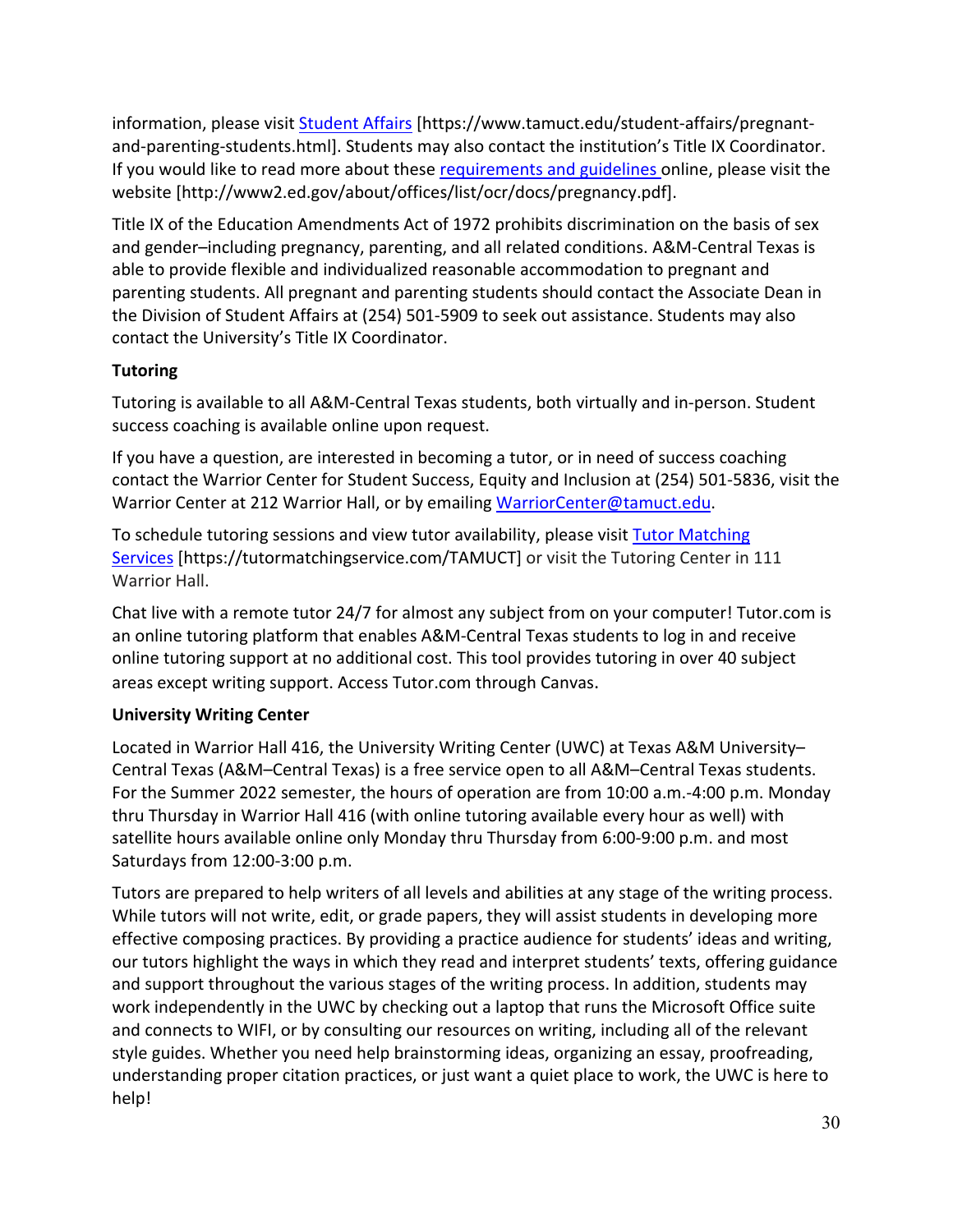Students may arrange a one-to-one session with a trained and experienced writing tutor by making an appointment via [WCOnline](https://tamuct.mywconline.com/) at [https://tamuct.mywconline.com/]. In addition, you can email Dr. Bruce Bowles Jr. at bruce.bowles@tamuct.edu if you have any questions about the UWC, need any assistance with scheduling, or would like to schedule a recurring appointment with your favorite tutor.

# **University Library**

The University Library provides many services in support of research across campus and at a distance. We offer over 200 electronic databases containing approximately 400,000 eBooks and 82,000 journals, in addition to the 96,000 items in our print collection, which can be mailed to students who live more than 50 miles from campus. Research guides for each subject taught at A&M-Central Texas are available through our website to help students navigate these resources. On campus, the library offers technology including cameras, laptops, microphones, webcams, and digital sound recorders.

Research assistance from a librarian is also available 24 hours a day through our online chat service, and at the reference desk when the library is open. Research sessions can be scheduled for more comprehensive assistance, and may take place virtually through WebEx, Microsoft Teams or in-person at the library. Schedule an [appointment](https://nam04.safelinks.protection.outlook.com/?url=https%3A%2F%2Ftamuct.libcal.com%2Fappointments%2F%3Fg%3D6956&data=04%7C01%7Clisa.bunkowski%40tamuct.edu%7Cde2c07d9f5804f09518008d9ab7ba6ff%7C9eed4e3000f744849ff193ad8005acec%7C0%7C0%7C637729369835011558%7CUnknown%7CTWFpbGZsb3d8eyJWIjoiMC4wLjAwMDAiLCJQIjoiV2luMzIiLCJBTiI6Ik1haWwiLCJXVCI6Mn0%3D%7C3000&sdata=KhtjgRSAw9aq%2FoBsB6wyu8b7PSuGN5EGPypzr3Ty2No%3D&reserved=0)

[here](https://nam04.safelinks.protection.outlook.com/?url=https%3A%2F%2Ftamuct.libcal.com%2Fappointments%2F%3Fg%3D6956&data=04%7C01%7Clisa.bunkowski%40tamuct.edu%7Cde2c07d9f5804f09518008d9ab7ba6ff%7C9eed4e3000f744849ff193ad8005acec%7C0%7C0%7C637729369835011558%7CUnknown%7CTWFpbGZsb3d8eyJWIjoiMC4wLjAwMDAiLCJQIjoiV2luMzIiLCJBTiI6Ik1haWwiLCJXVCI6Mn0%3D%7C3000&sdata=KhtjgRSAw9aq%2FoBsB6wyu8b7PSuGN5EGPypzr3Ty2No%3D&reserved=0) [https://tamuct.libcal.com/appointments/?g=6956]. Assistance may cover many topics, including how to find articles in peer-reviewed journals, how to cite resources, and how to piece together research for written assignments.

Our 27,000-square-foot facility on the A&M-Central Texas main campus includes student lounges, private study rooms, group work spaces, computer labs, family areas suitable for all ages, and many other features. Services such as interlibrary loan, TexShare, binding, and laminating are available. The library frequently offers workshops, tours, readings, and other events. For more information, please visit our Library [website](https://nam04.safelinks.protection.outlook.com/?url=https%3A%2F%2Ftamuct.libguides.com%2Findex&data=04%7C01%7Clisa.bunkowski%40tamuct.edu%7C7d8489e8839a4915335f08d916f067f2%7C9eed4e3000f744849ff193ad8005acec%7C0%7C0%7C637566044056484222%7CUnknown%7CTWFpbGZsb3d8eyJWIjoiMC4wLjAwMDAiLCJQIjoiV2luMzIiLCJBTiI6Ik1haWwiLCJXVCI6Mn0%3D%7C1000&sdata=2R755V6rcIyedGrd4Os5rkgn1PvhHKU3kUV1vBKiHFo%3D&reserved=0)

[http://tamuct.libguides.com/index].

# **OPTIONAL POLICY STATEMENTS**

# **A Note about Sexual Violence at A&M-Central Texas**

Sexual violence is a serious safety, social justice, and public health issue. The university offers support for anyone struggling with these issues. University faculty are mandated reporters, so if someone discloses that they were sexually assaulted (or a victim of Domestic/Dating Violence or Stalking) while a student at TAMUCT, faculty members are required to inform the Title IX Office. If you want to discuss any of these issues confidentially, you can do so through Student Wellness and Counseling (254-501-5955) located on the second floor of Warrior Hall (207L).

Sexual violence can occur on our campus because predators often feel emboldened, and victims often feel silenced or shamed. It is incumbent on ALL of us to find ways to actively create environments that tell predators we don't agree with their behaviors and tell survivors we will support them. Your actions matter. Don't be a bystander; be an agent of change. For additional information on campus policy and resources visit the [Title IX webpage](https://www.tamuct.edu/compliance/titleix.html) [\[https://www.tamuct.edu/compliance/titleix.html\]](https://www.tamuct.edu/compliance/titleix.html).